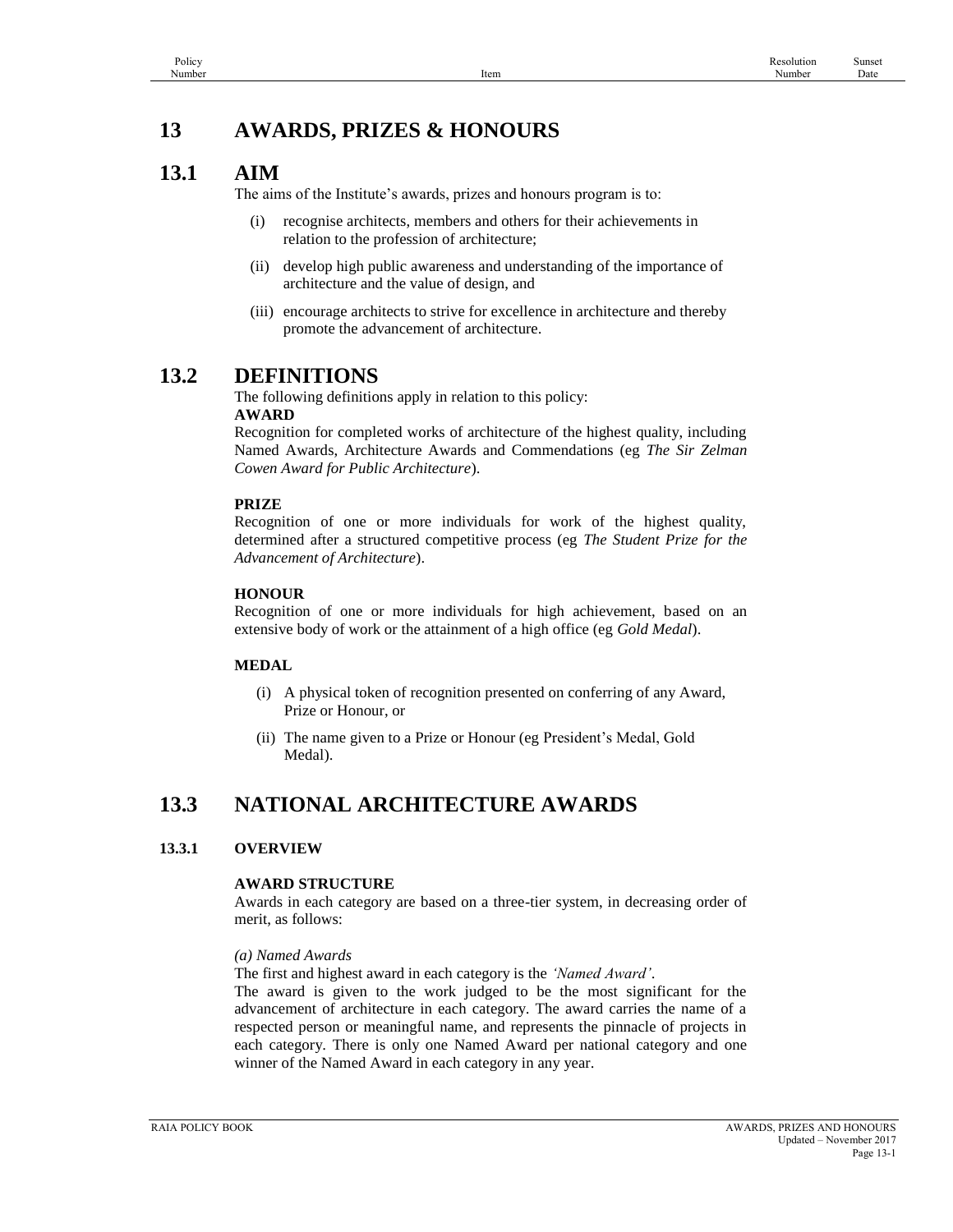Juries will determine a Named Award in every category (except category 11: Sustainable Architecture) where there is one or more awards given.

Projects awarded a Named Award at National level are not eligible for any future awards program.

Names adopted shall be approved by National Council and those used at one level may not be used for Named Awards at any other level.

Names adopted are to be reviewed at not more than 25 year intervals, and may be retained after such review.

A Named Award may (but is not required to) be associated with Category 12: ENDURING ARCHITECTURE. Named Awards will not be awarded in Category A1: COLORBOND AWARD FOR STEEL ARCHITECTURE, and within the subcategories of the International Architecture category.

#### *(b) Architecture Awards*

The second tier is the *'Architecture Award'*. This is a work of excellence demonstrating consummate architectural skill that contributes to the advancement of architecture. Projects awarded an Architecture Award are the best projects in each category that have not won the Named Award.

More than one Architecture Award may be given in a category, and an Architecture Award may be given regardless of the number of eligible entries received in a category.

Projects awarded an Architecture Award at National level are not eligible for any future awards program, except where nominated for Category 12: ENDURING ARCHITECTURE AWARD.

#### *(c) Commendations*

The third tier of recognition is a *'Commendation'*. This is for projects of special merit, demonstrating significant architectural skill.

More than one Commendation may be given in a category.

A Commendation may be given regardless of the number of eligible entries received in a category.

#### **REGIONAL, CHAPTER, AND NATIONAL PROGRAMS**

The National Architecture Awards is an integrated, hierarchical program resulting in annual awards at National, Chapter and, in some Chapters, Regional levels. Chapters may opt to conduct a Regional program or not.

Regions and Chapters will conduct their Awards programs so that there is a category which aligns with each of the National Architecture Awards categories. The International Chapter will conduct its Awards program with the following categories exclusively: Small Project Architecture, Commercial Architecture, Interior Architecture, Residential Architecture – Houses, Residential Architecture – Multiple Housing, and Public Architecture. The award structure and conditions specified above for the National Architecture Awards, namely the three tier system of Named Award, Architecture Award and Commendation, also applies for the Chapters, unless otherwise specified. All Named Awards at Chapter level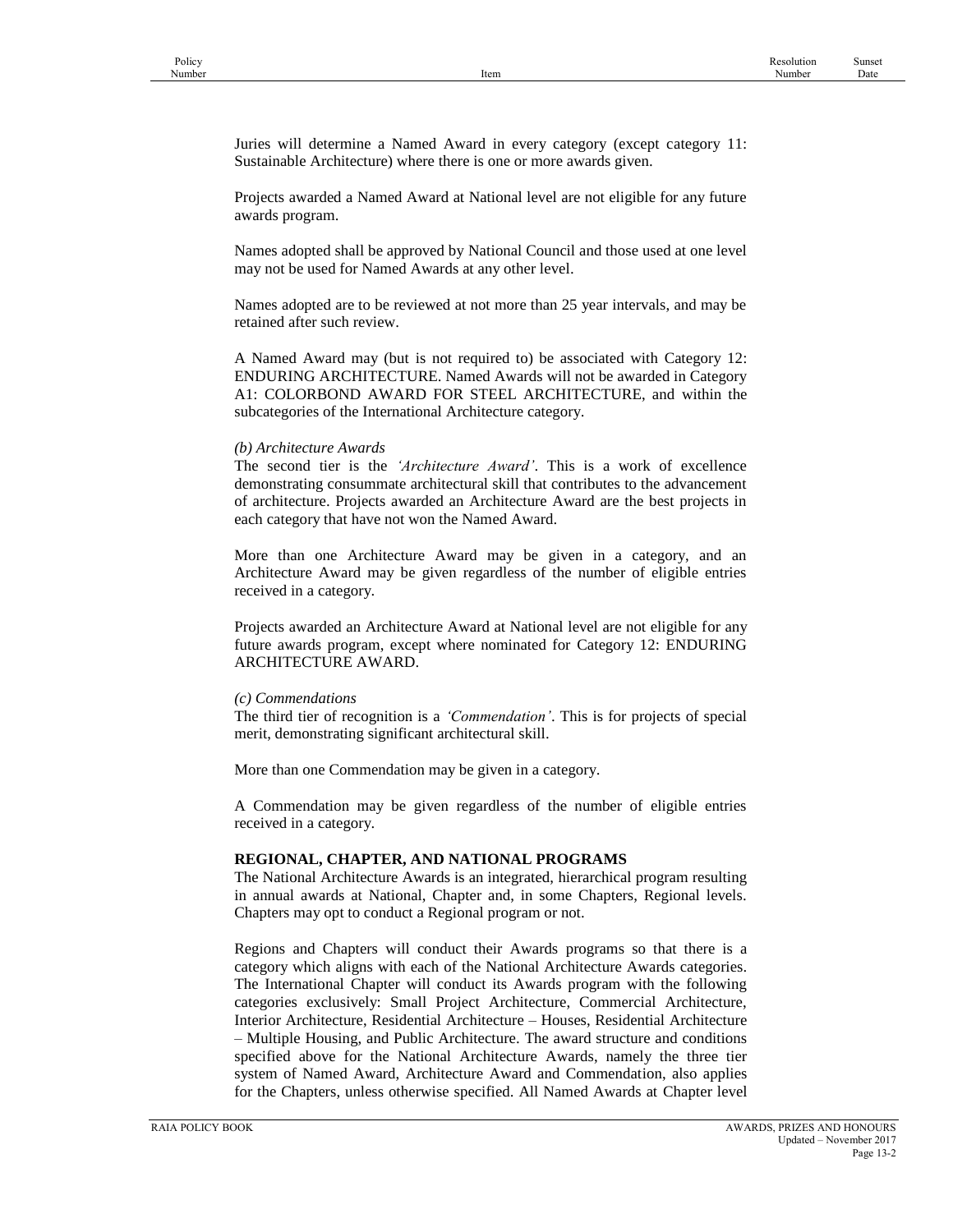must align with a national category. A Region or Chapter category may align with more than one of the National Architecture Awards categories.

Regions and Chapters wishing to acknowledge excellence outside of this structure may create additional categories, but winners in such categories will not be eligible for consideration at any higher level. Regional or Chapter categories not aligned with one or more of the categories described in 13.3.5 AWARD CATEGORIES will be identified as a Prize or Medal, as appropriate (eg President's Medal).

Entries in all categories are made through a common online entry system. In Queensland Chapter, entrants must first be considered at Regional level and receive a Regional Commendation to be considered at Chapter level; if not awarded at Chapter level, Regional Commendations may enter directly into Chapter level the following year. In NSW, entrants may opt to be first considered at either Regional or Chapter level.

Projects awarded Named Awards and Architecture Awards by Chapters will be considered for a National Award in the same year. Projects awarded Named Awards and Architecture Awards by Regions may be considered for a Chapter Award. Projects conferred an Award in the International Chapter Architecture Awards will be considered for a National Award in the International category.

Projects awarded a Commendation by a Chapter are not eligible to be considered for a National Award.

Projects awarded a Commendation in a Regional program are eligible to enter the Chapter Awards within their jurisdiction. The exception to this occurs in Queensland where Regional Commendations may progress directly to Chapter level, as they are recognised as the equivalent to Award.

Projects given a Commendation or no award by a Chapter or Region may resubmit in one future Awards program.

Projects may be resubmitted where the project has received a Named Award or Award in *Category 11: Sustainable Architecture* at any level (National/Chapter/Region), but received no Named Award or Award in any other category at any level. In this instance the project will not be eligible for consideration in *Category 11: Sustainable Architecture* at any level (National/Chapter/Region) where the project has previously been awarded in this category.

Entries may be judged at the National Awards level only once.

#### **GENERAL PROVISIONS**

Projects entered in the National Architecture Awards may be new, renovated, altered or extended structures.

Juries may choose to distinguish between new structures and projects categorised as "Alterations and Additions" and award projects under these subcategories.

Juries may choose to distinguish between "small structures" and "large structures" and award projects under these subcategories.

Juries may choose to consider projects in categories other than the category the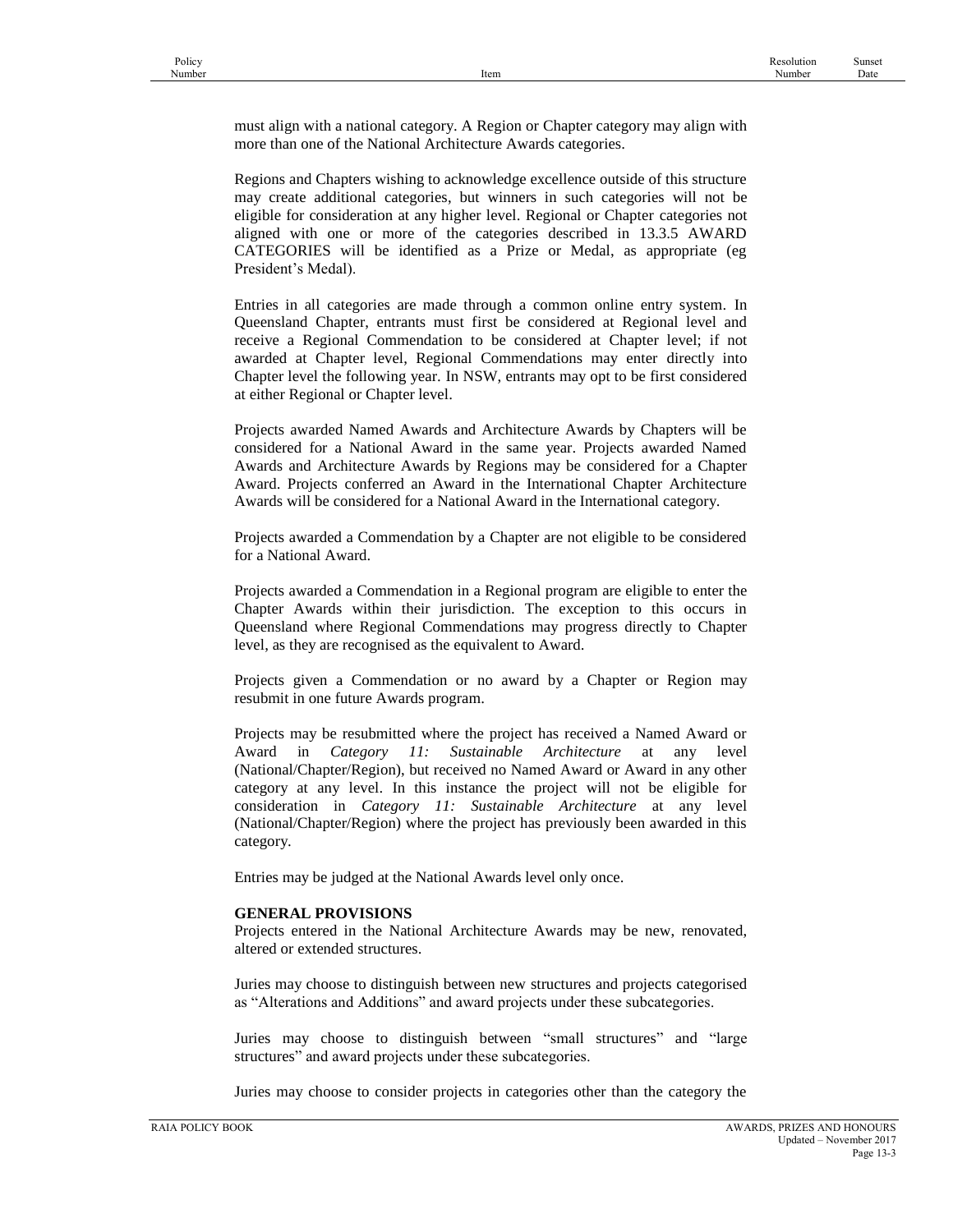project was originally entered in, subject to the following:

- the project must meet the entry requirements of the other category, as set out in 13.3.5 Award Categories
- where the project is deemed not to meet the entry requirements for a category in which it is entered, it may be removed from that category and considered in one other category, for which it does meet the entry requirements
- Juries should nominate category changes as early as practicable and, if applicable, must nominate a category change prior to any entrant presentation to a Jury.
- the project must not be considered in more categories than it was originally entered in, the National Jury may not consider a Chapter winner in the COLORBOND® Award for Steel Architecture category in any other category at National level, unless it is also a winner at Chapter level in that other category.

Mixed use projects (i.e. projects containing different components of uses such as commercial, retail and residential) will be considered under the category applicable to the predominant use of the project.

Individual components of a mixed use project can be judged in the appropriate individual category.

#### **CONDUCT AND TIMING OF ANNUAL PROGRAMS**

The following critical annual dates nominally apply:

- Apr 30: latest date for determining date of following year's Chapter Awards presentation event (dates must be coordinated by Chapter Managers and the National Awards & Prizes Manager to ensure that every reasonable effort is made to avoid different Chapter awards events occurring on the same date).
- Nov 15: earliest date for calling entries for the following year's program; post the National Awards presentation
- Mar 31: latest closing date for entries
- May 31: final date for Chapter Jury decisions
- Jul 7: latest date for announcement/presentation of Chapter winners
- Aug 31: final date for National Jury decisions
- Nov 15: latest date for announcement/presentation of National winners.

Prior to the commencement of each annual program a confirmed schedule will be released to all Chapters. Entrants should confer with this schedule as part of the entry process.

## **13.3.2 ELIGIBILITY**

#### **ELIGIBLE ENTRANTS**

Entry into the National Architecture Awards is limited to a person, or a team under the substantive control or direction of a person, who is:

- (i) an architect registered in the State or Territory of the project, and
- (ii) an Institute member, for the duration of the year in which the award is given and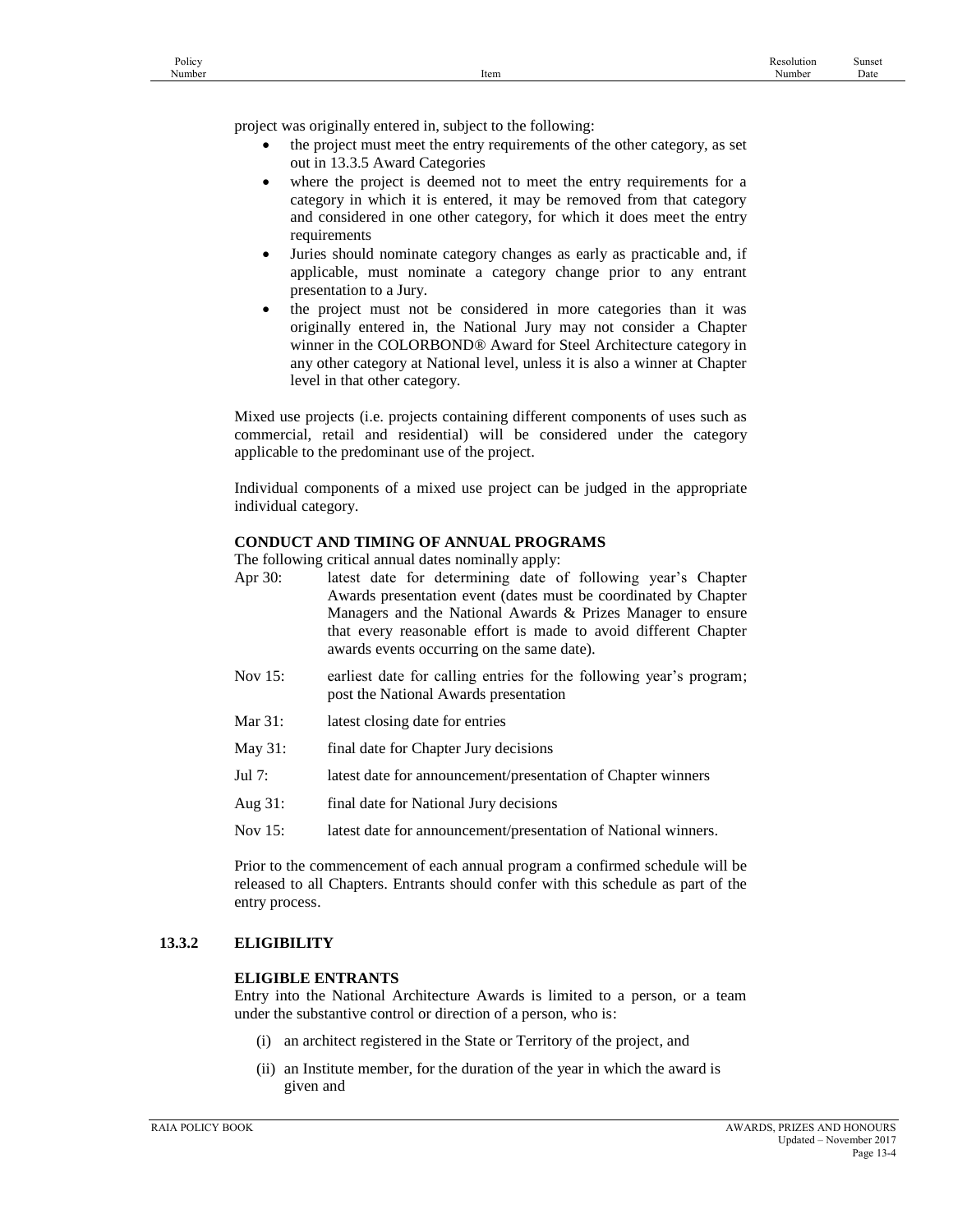(iii) a principal of the practice which is an owner or formal licensee of the copyright in the work being entered.

Where the entrant does not own the copyright, the entry must be accompanied by a written agreement from the copyright holder stating that the work may be entered for an award.

## **ELIGIBLE PROJECTS**

To be eligible for entry into the Awards, projects must have at least reached practical completion and be in all other respects complete to the point of enabling a proper assessment by the Jury, by no later than 31 December in the year preceding the year of judging.

Structures that are not complete may not be considered for an award, except in exceptional circumstances with the written approval of the current National President.

#### **CONDITIONS OF ENTRY**

Before an entry can be considered for an award the entrant must have, by the required date:

- (i) Submitted all required entry information, materials and images
- (ii) Provided all required consents and declarations in relation to the entry
- (iii) Paid all required entry fees.

## **AWARDS ENTRY HANDBOOK**

Detailed conditions of entry and instructions for entering the National Architecture Awards are set out in the Awards Entry Handbook.

## **AUTHORSHIP AND ATTRIBUTION**

Entrants must provide accurate entry information and attribute all who contribute significantly to the authorship of the project (including any non-member) at the time of acceptance of entry. Any entry containing inaccurate information or incorrect attribution may be disqualified.

## **LOCATION**

Except with the written approval of the National President, entries will be considered in the Chapter or Region in which the project is located, regardless of the business address of the entrant. Any project located outside Australia will only be eligible for an award in Category 13: INTERNATIONAL ARCHITECTURE at the National level.

Chapters are responsible for checking the current membership status of the entrant(s) prior to the entry being judged by a Regional or Chapter Jury, and for ensuring that all entries forwarded to the National Awards contain the required material.

The National Awards & Prizes Manager is responsible for checking current membership status for Category 13: INTERNATIONAL ARCHITECTURE.

## **13.3.3 JURIES**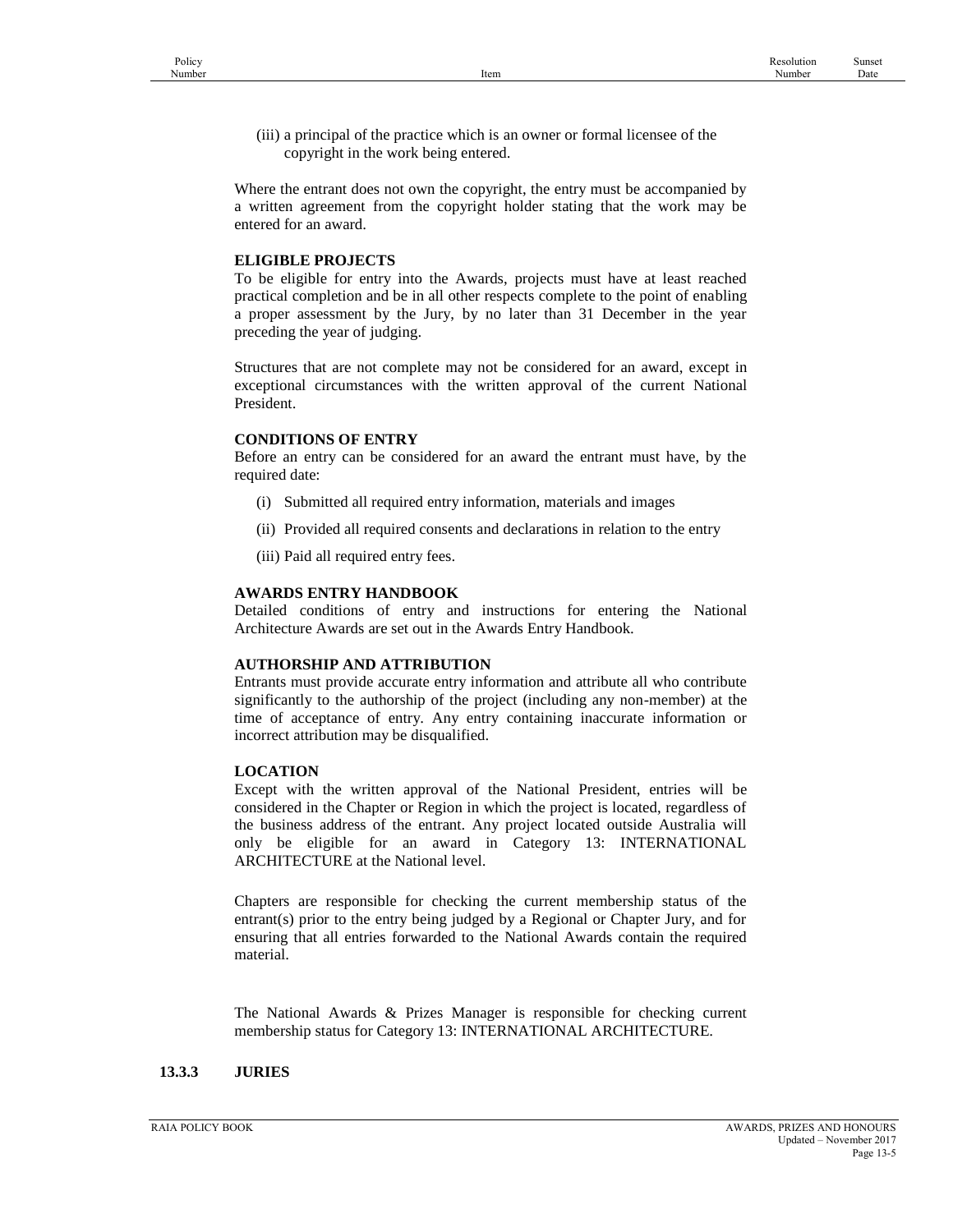## **JURY SELECTION**

The National Jury is appointed by the President for endorsement by National Council at the Council meeting preceding the commencement of the relevant National Awards program. This reduces the opportunity for conflicts of interest for Jury members, provides a greater opportunity for visibility of the National Jury, and ensures a longer lead time for planning of the National Jury Tour.

To facilitate openness and transparency, Members, Chapters and National Council will be encouraged to nominate prospective National jurors, but the final composition will be determined by the President.

Architects on National Juries will be Institute members.

National jurors will not serve more than two years consecutively.

## **NATIONAL JURY COMPOSITION**

The National Jury will comprise:

- (i) the Immediate Past President (at the time of final judging) (Chair);
- (ii) a senior respected and awarded Architect;
- (iii) a senior respected and distinguished Architect;
- (iv) a younger emerging Architect, and
- (v) an architectural commentator or academic (who may be a non-architect).

#### **NATIONAL JURY PROCESS**

The process of judging nominees in each category is determined by the National Jury, but will generally be by consensus and include as a minimum:

- (i) consideration of all entry material for each entry against the Core Evaluation Criteria;
- (ii) determination of an agreed shortlist in each category, based on the submitted entry material;
- (iii) site visits to entries considered for shortlisting by a majority of National Jury members, and interview of the Architect(s) and/or client (except in relation to Category 13: INTERNATIONAL ARCHITECTURE and projects of a transient nature in Category 10: SMALL PROJECT ARCHITECTURE that are not able to be visited because they have been dismantled); and
- (iv) The Jury Chair must submit in writing a complete list of all awarded projects as agreed by the National Jury to the Institute's National Awards and Prizes Manager by the agreed Jury Closing Date. No changes can be made after this date. *.*
- (v) preparation of a written citation for each awarded project, agreed by a majority of National Jury members.

Information on Chapter Award winners will be made available confidentially to the National Jury as soon as Chapter decisions are confirmed and National Jury shortlisting will occur as soon as possible after all Chapter Award winners are determined. Site visits will not occur until after all Chapter Awards have been made public.

The National Jury will also provide a written account of its process and decisions,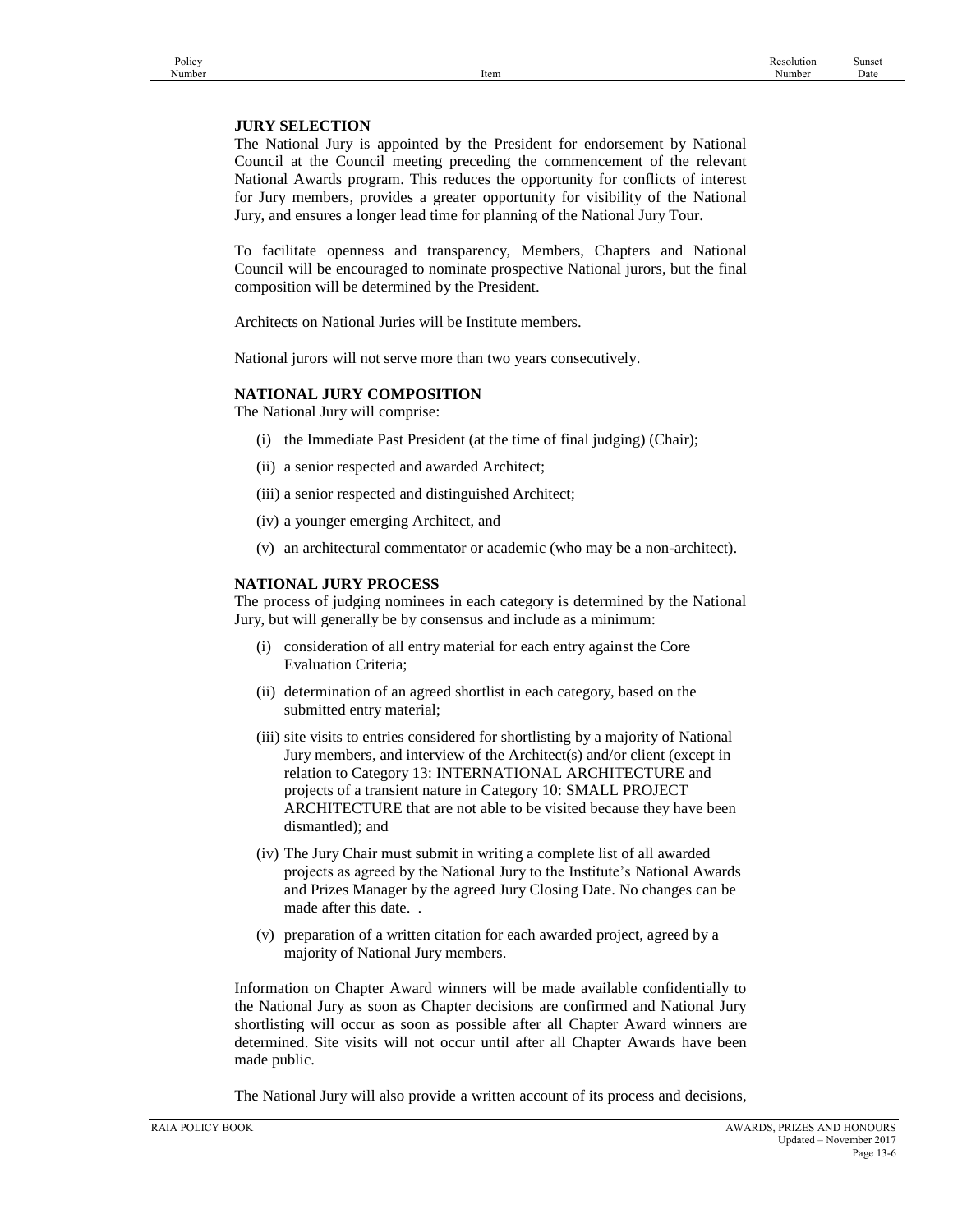which will be published in relevant Institute publications.

The National Jury may obtain expert technical advice to assist judging of entries in specialist areas such as heritage and sustainability.

All decisions and outputs of the National Jury will be kept strictly confidential until announced at the National Architecture Awards presentation event.

#### **CHAPTER AND REGIONAL JURIES**

(a) Selection

Chapter and Regional Juries are appointed by the Chapter President in consultation with the Chair of Juries (if applicable) and a Chapter Awards Taskforce (if applicable) for endorsement by Chapter Council prior to the closing date for entries.

Members and Chapter Council may nominate prospective jurors, but the final composition will be determined by the Chapter President. At the discretion of Chapter Council, interstate jurors may be appointed, at the cost of the Chapter. Jurors shall not serve on a Chapter or Regional Jury for more than three years consecutively.

Architects on Chapter and Regional Juries will be Institute members.

An overall Chair of Juries will be appointed by the Chapter President and endorsed by Chapter Council prior to the date for calling entries.

#### (b) Composition

Composition of Chapter and Regional Juries should reflect the range of backgrounds required of the National Jury. No more than one lay Juror should sit on any given Jury, and all other Jurors should be current Corporate Members of the Institute.

Chapters may nominate multiple juries where the number of entries is substantial or where particular expertise is considered desirable for one or more categories. Each category can only be presided over by a single jury. A jury may preside over multiple categories.

#### (c) Process

The judging process adopted by Chapter and Regional Juries will reflect the process required of the National Jury noting that at Chapter and Regional level shortlisting of entries is not mandatory. All entries in a category may be required to present or submit to interview (either publicly or to the jury alone) and all entries in a category may be visited for the purpose of a site visit.

Each Region and Chapter must clearly articulate the process of jury consideration at the commencement of the Program, specifically indicating whether site visits, shortlisting or interview (public or jury) are required.

Regional, Chapter and subcategory Juries are required to agree to a Jury Closing Date nominated by the Institute, after which no further changes are permitted to the awards allocated by the Jury.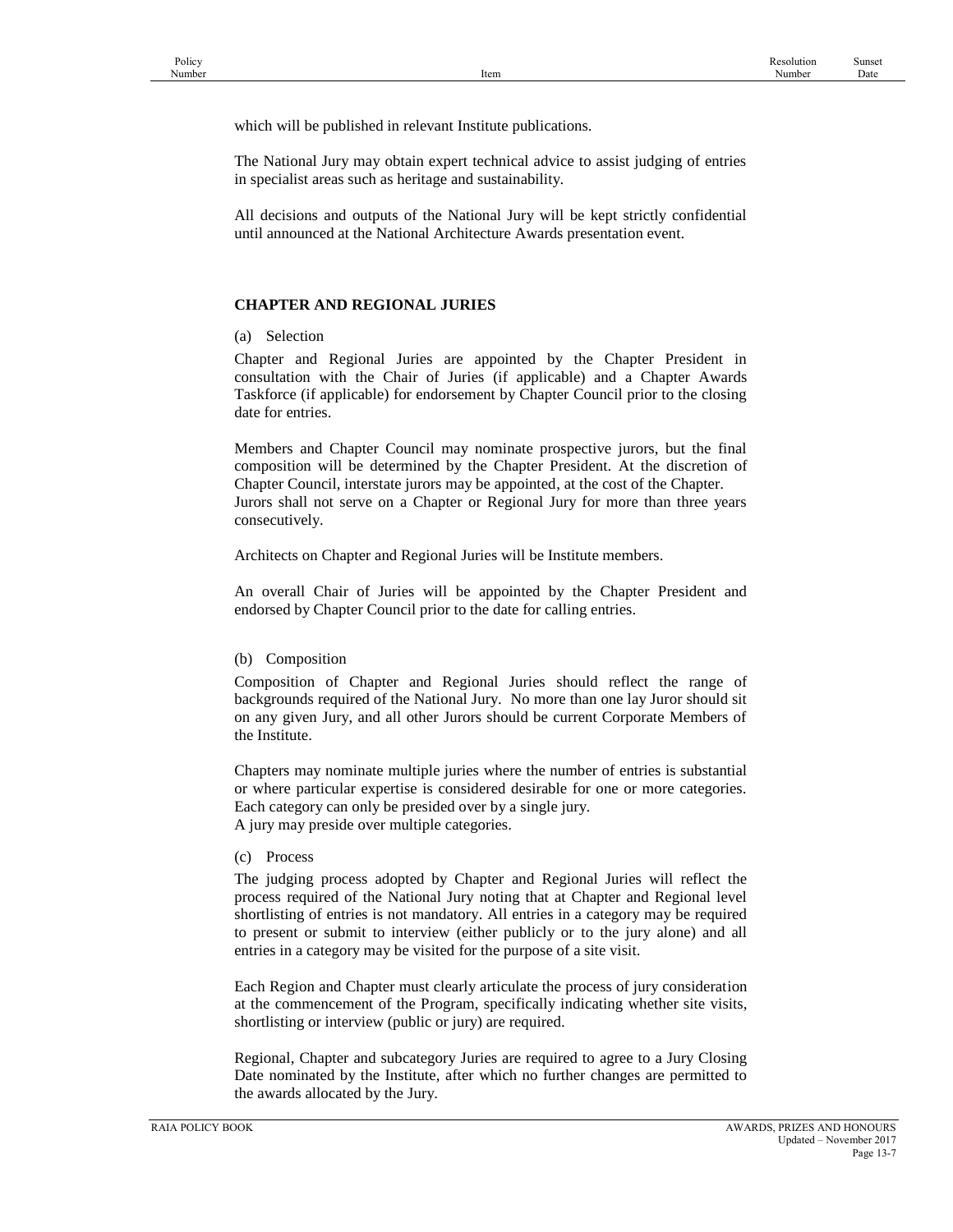The Jury Chair must submit their final list of awarded projects in writing to the relevant Regional or Chapter Australian Institute of Architects Awards Program Coordinator. The awards determined by 5.00pm on the *Jury Closing Date* are deemed final and must be confirmed in writing as binding by the Jury Chair.

All entries should be displayed to the public where possible.

Where a Chapter or Region appoints more than one jury in any year, the judging process will include an appropriate mechanism for ensuring consistency in the decisions of all such juries.

The jury processes adopted in a Chapter or Region should be consistent from year to year.

## **INTERNATIONAL CHAPTER ARCHITECTURE AWARDS JURY**

(a) Selection

The International Chapter Architecture Awards Jury will consist of 3 to 5 jurors, who will be nominated annually by the International Chapter Council. A Jury Chair will be appointed from the selected jurors by the International Chapter President.

The jury shall be appointed prior to the date for calling entries.

(b) Composition

At least 2 Jury members will be overseas members of the Institute, but all jurors should have significant experience of architecture outside Australia. One juror may be a non-architect.

Architects on the International Chapter Architecture Awards Jury must be Institute members.

(c) Process

The judging process will reflect the process required of the National Jury, except that shortlisting of entries is not mandatory, and site visits will not be conducted.

Other than in exceptional circumstances, and at the discretion of the CEO, the Jury will meet via teleconference or videoconference.

The jury processes adopted should be consistent from year to year.

## **JURORS HANDBOOK**

Detailed guidance and instructions for juries appointed at all levels of the National Architecture Awards program are set out in the Jurors Handbook.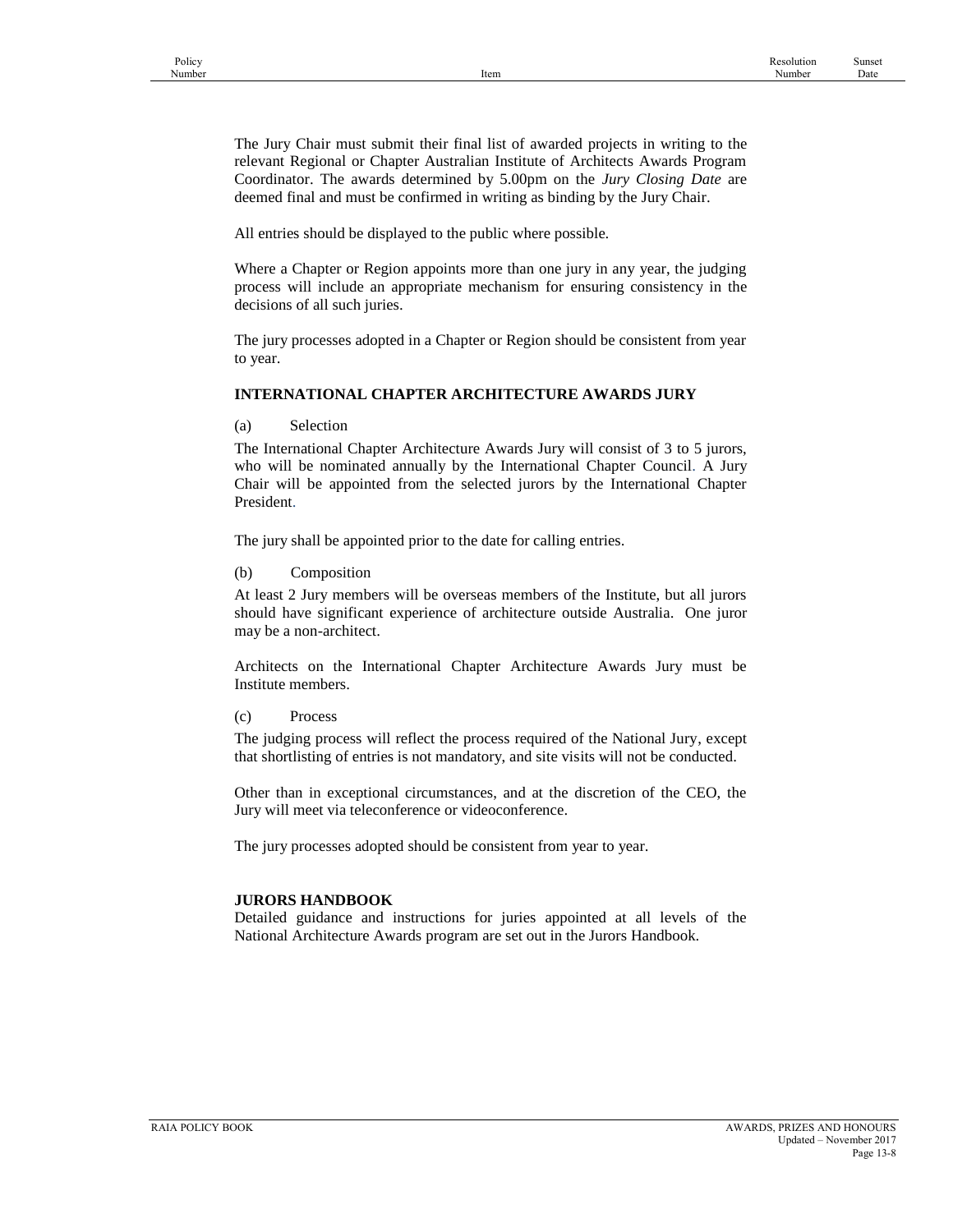## **13.3.4 CORE EVALUATION CRITERIA**

The key criteria to be used by the jury for judging entries in each category are:

*1. Conceptual framework*

Underlying principles, values, core ideas and philosophy of the project.

*2. Public and Cultural Benefits*

The amenity of the project and its conceptual contribution to the public domain.

*3. Relationship of Built Form to Context.*

Concepts engaged with new and pre-existing conditions.

*4. Program Resolution.*

Functional performance assessed against the brief.

*5. Integration of Allied Disciplines.*

Contribution of others, including engineers, landscape architects, artists and other specialists to the project outcome.

*6. Cost/Value Outcome.*

The effectiveness of decisions related to financial issues.

*7. Sustainability.*

The benefit to the environment through design.

*8. Response to Client and User needs.*

Additional benefits interpreted from the brief, serving the client or users and the community.

## **13.3.5 AWARD CATEGORIES**

National Architecture Awards will be considered in the following categories:

## **CATEGORY 1: PUBLIC ARCHITECTURE**

Projects in this category must be predominantly of a public or institutional nature generally falling within BCA Class 9. It does not include projects falling within the definition of Educational Architecture or any BCA Class 9b building used primarily for educational purposes.

Named Award: *The Sir Zelman Cowen Award for Public Architecture* Architecture Awards: *National Award for Public Architecture* Commendations: *National Commendation for Public Architecture*

## **CATEGORY 2: EDUCATIONAL ARCHITECTURE**

Projects in this category may be any preschool, primary, secondary or tertiary educational facility and/or joint research facilities in which an educational institution is a significant partner. Education projects may not be entered in the Public Architecture category.

Named Award: *The Daryl Jackson Award for Educational Architecture* Architecture Awards: *National Award for Educational Architecture* Commendations: *National Commendation for Educational Architecture*

## **CATEGORY 3: RESIDENTIAL ARCHITECTURE – HOUSES (NEW)**

Projects in this category must be residential in nature, generally falling within BCA Class 1a and must be new builds. Projects with up to two self-contained dwellings may be entered in this category

Named Award: *The Robin Boyd Award for Residential Architecture – Houses (New)*

Architecture Awards: *National Award for Residential Architecture – Houses*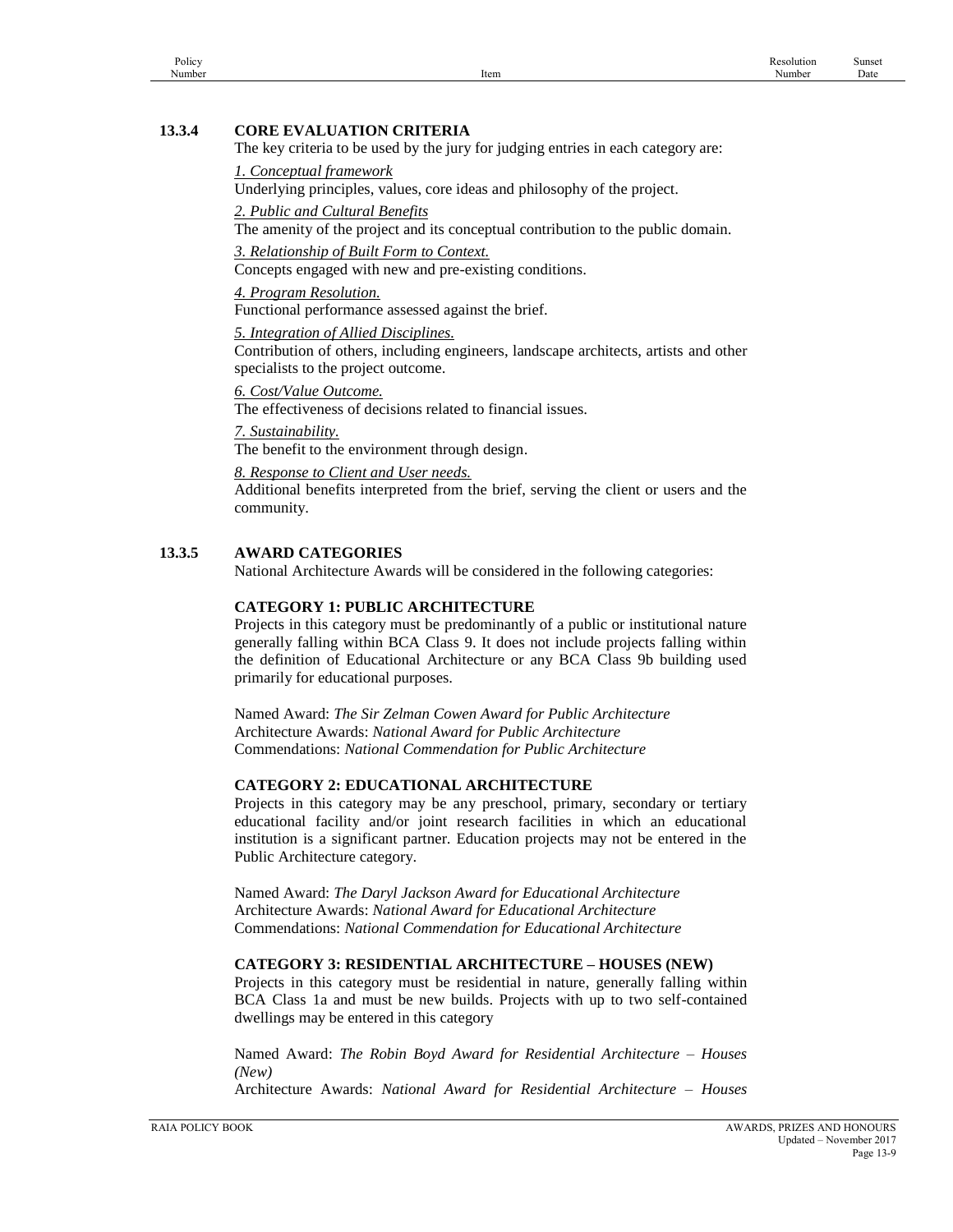*(New)*

Commendations: *National Commendation for Residential Architecture – Houses (New)*

## **CATEGORY 4: RESIDENTIAL ARCHITECTURE – HOUSES (ALTERATIONS AND ADDITIONS)**

Projects in this category must be residential in nature, generally falling within BCA Class 1a, and must include renovations or alterations or additions to an existing structure, whether or not the structure was residential in nature in the first instance. Projects with up to two self-contained dwellings may be entered in this category

Named Award: *The Eleanor Cullis-Hill Award for Residential Architecture – Houses (Alterations and Additions)*

Architecture Awards: *National Award for Residential Architecture – Houses (Alterations and Additions)*

Commendations: *National Commendation for Residential Architecture – Houses (Alterations and Additions)*

## **CATEGORY 5: RESIDENTIAL ARCHITECTURE - MULTIPLE HOUSING**

Projects in this category must be residential in nature, and comprise of or include two or more self-contained dwellings (whether or not the structure includes uses for other purposes).

Named Award: *The Frederick Romberg Award for Residential Architecture – Multiple Housing*

Architecture Awards: *National Award for Residential Architecture – Multiple Housing*

Commendations: *National Commendation for Residential Architecture – Multiple Housing*

#### **CATEGORY 6: COMMERCIAL ARCHITECTURE**

Projects in this category must be built primarily for commercial purposes, generally falling within BCA Classes 3b, 5, 6, 7 and 8.

Named Award: *The Harry Seidler Award for Commercial Architecture*  Architecture Awards: *National Award for Commercial Architecture* Commendations: *National Commendation for Commercial Architecture*

## **CATEGORY 7: HERITAGE**

This category is for any built conservation project or study, or adaptive reuse of a heritage structure or building within a conservation area, developed in accordance with the Australia ICOMOS Burra Charter. Named Award: *The Lachlan Macquarie Award for Heritage*

Architecture Awards: *National Award for Heritage* Commendations: *National Commendation for Heritage*

## **CATEGORY 8: INTERIOR ARCHITECTURE**

Projects in this category must be interior spaces and environments within a new structure or the refurbishment of an existing structure.

Named Award: *The Emil Sodersten Award for Interior Architecture* Architecture Awards: *National Award for Interior Architecture* Commendations: *National Commendation for Interior Architecture*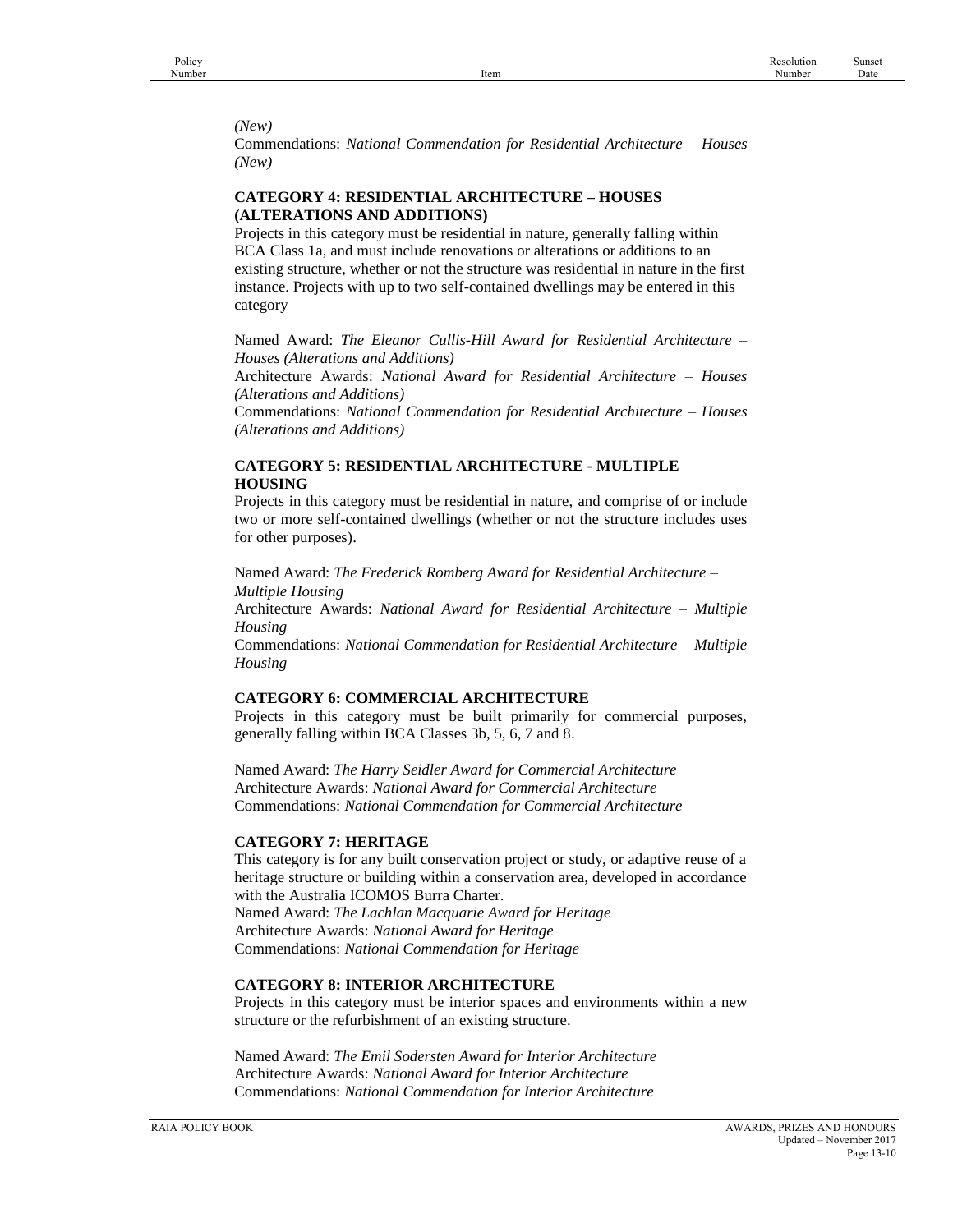#### **CATEGORY 9: URBAN DESIGN**

Projects in this category may be single structures, groups of structures or nonbuilding projects, studies or masterplans, which are of public, civic or urban design in nature. Awarded projects must have enhanced the quality of the built environment or public domain or contribute to the wellbeing of the broader community.

Named Award: *The Walter Burley Griffin Award for Urban Design* Architecture Awards: *National Award for Urban Design* Commendations: *National Commendation for Urban Design*

#### **CATEGORY 10: SMALL PROJECT ARCHITECTURE**

Projects in this category will be those considered to be "small" in terms of area or budget. Projects are recognised that have been constrained by space or cost restrictions, but have achieved a level of invention, creativity and craftsmanship despite these constraints. This category can accommodate projects which may be over-looked against larger scale projects in other categories or may be transient or experimental in nature, such as exhibition design, set design or installations that may or may not be able to be visited by the Jury. Projects of all functional types may be considered.

Named Award: *The Nicholas Murcutt Award for Small Project Architecture* Architecture Awards: *National Award for Small Project Architecture* Commendations: *National Commendation for Small Project Architecture*

#### **CATEGORY 11: SUSTAINABLE ARCHITECTURE**

This category recognises projects which excel as architecture, and also display innovation and excellence in terms of environmental sustainability. Juries will assess the environmental performance in terms of the Institute's Environment Policy (Supplement: Sustainable Design Strategies for Architects).

Members are not able to enter this category directly. All Awards entries may be considered in this category. Entrants are required to provide information regarding the sustainable design of the project as part of the entry process.

Upon review of all entries, the relevant Jury will determine a shortlist of entries for consideration in this category.

Other non-building projects that contribute to the advancement of architecture and to the goals outlined in the Environment Policy may also be considered for this Award.

Named Award: *The David Oppenheim Award for Sustainable Architecture* Architecture Awards: *National Award for Sustainable Architecture* Commendations: *National Commendation for Sustainable Architecture*

#### **CATEGORY 12: ENDURING ARCHITECTURE**

Structures of at least 25 years of age may be considered for this Award.

Structures nominated need not be previous award winners but must be structures of outstanding merit that, considered in a contemporary context, remain important as high quality works of architecture. Projects should be assessed in terms of national significance, technical advancement, innovation for their time, symbolic significance and/or creative leadership.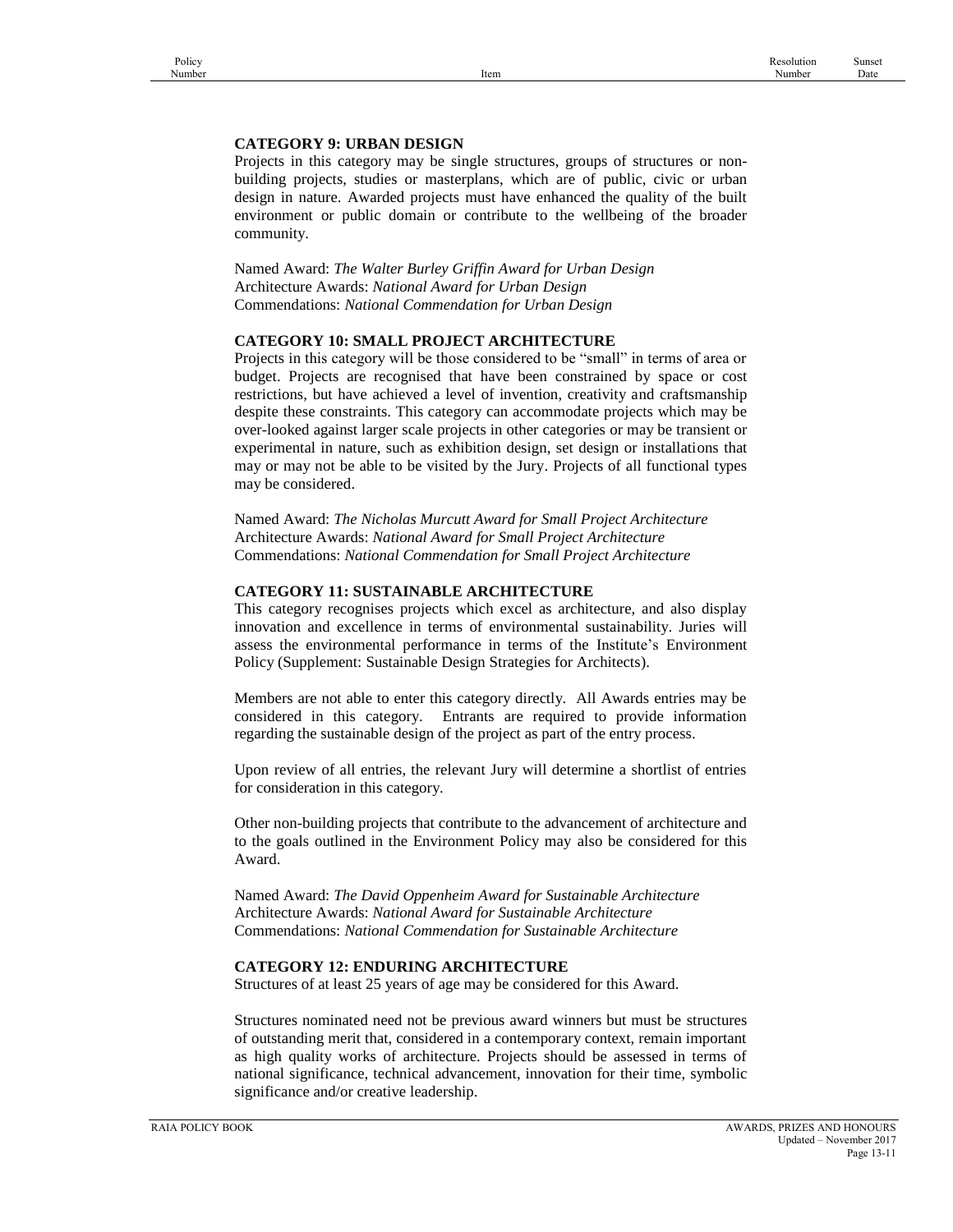The project attribution and award citation must acknowledge the original architect(s), either individual or firm. It may also acknowledge subsequent work done by another architect in the conservation or maintenance of the original work.

However, this award category is designed to recognise the enduring features of the original work, not any substantial adaptive re-use, which should be considered under Category 7: HERITAGE*.*

Members are not able to enter this category directly. Projects will be submitted by the Chapter Committee and/or relevant Jury via the online entry process for consideration. Entry material will be prepared by the submitting party.

The original architect or any third party (including non-members and nonarchitects) may recommend to the relevant jury projects for consideration in this category.

The jury may give an award where less than five nominations are received. It is not mandatory for the jury to give an award.

No more than one award is to be made annually at National level or by any Chapter. This award is not given at Regional level.

No commendations are given in this category.

National Award: *National Award for Enduring Architecture.*

### **CATEGORY 13: INTERNATIONAL ARCHITECTURE**

Projects in this category must be located outside the eight State and Territory jurisdictions of the Commonwealth of Australia.

This award acknowledges the work of Institute members resident outside Australia and local members undertaking commissions overseas.

Entries in this category will first be considered for Awards and Commendations by the International Chapter Architecture Awards Jury under the subcategories outlined in Section 13.3.1. All projects awarded an Award by the International Chapter Architecture Awards Jury will progress to be considered for the Jørn Utzon Award and Australian Awards and Commendations for International Architecture by the National Jury.

Entries in this category will not be visited. In lieu of a site visit, jury evaluation may be undertaken using (i) a short video walk-through, (ii) a teleconference interview with short-listed entrants, and (iii) an independent visit-report of the local Architectural Institute.

National Award: *The Jørn Utzon Award for International Architecture* Architecture Awards: *Australian Award for International Architecture* Commendations: *Australian Commendation for International Architecture*

## **13.3.6 OTHER AWARD CATEGORIES**

From time to time National Council may resolve to include one or more special categories in the National Architecture Awards program. Special categories that currently apply are: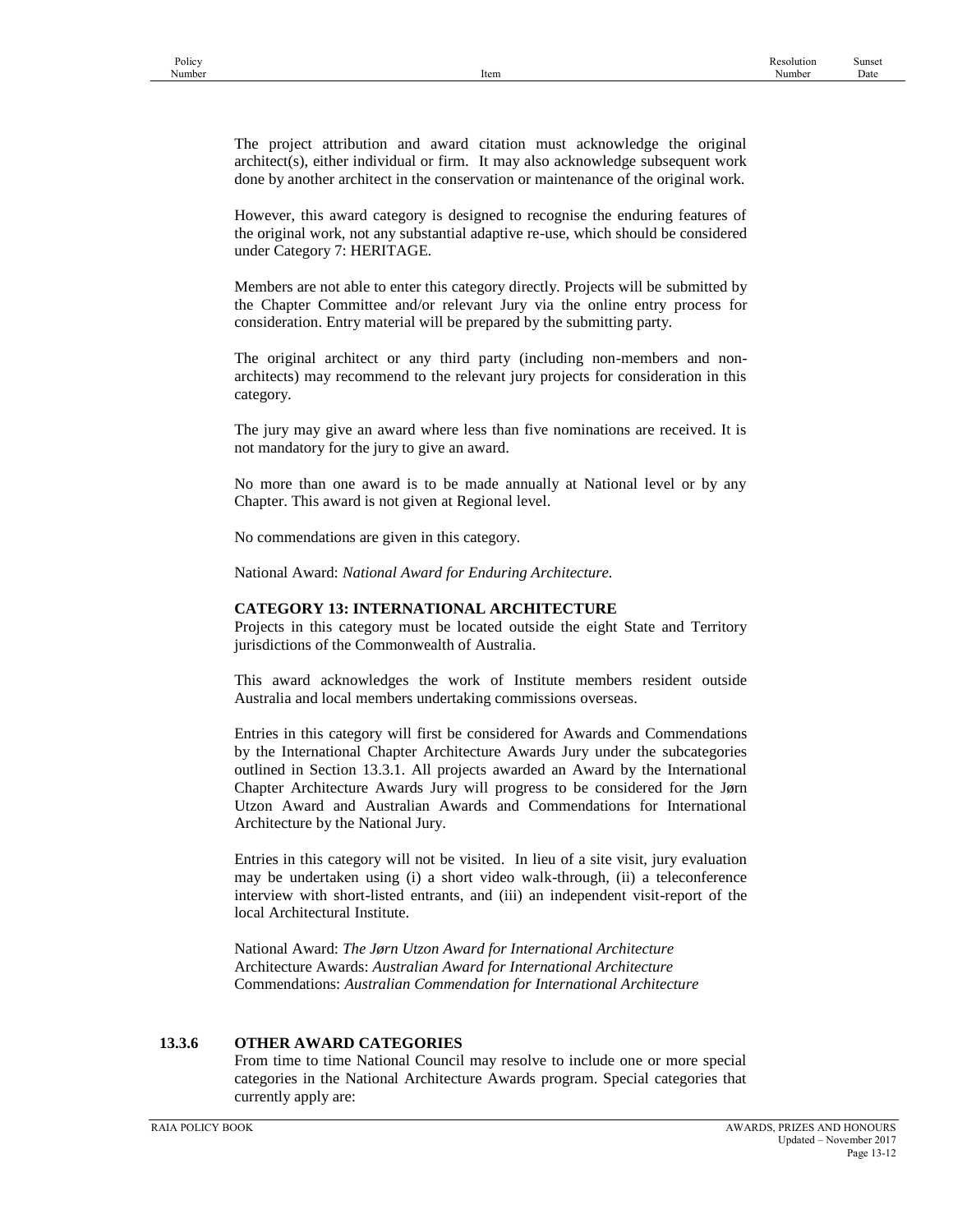#### **CATEGORY A1: COLORBOND***®* **AWARD FOR STEEL ARCHITECTURE**

This category recognises structures in which steel products play a major role in the architectural solution and which exemplify innovation in the use of steel products. Engineering, infrastructure and other non-building projects are not eligible for this category.

BlueScope Steel has the naming rights for this award, use of BlueScope products, including COLORBOND*®*, is a criterion for selection or award. Jury consideration of entries in this category will include consultation with a nominated BlueScope representative at Chapter and National levels.

Projects may not be entered directly in this category. Nominees will be selected by the jury from all entries in each Chapter. The winners in each Chapter will become the nominees at National level; however the National Jury may consider nominees from other categories at its discretion.

One winner and/or one Commendation may be awarded at Chapter and National levels. This award is not given at Regional level.

National Award: *The COLORBOND® Award for Steel Architecture* Commendations: *The COLORBOND® Award for Steel Architecture – Commendation*

# **13.4 PRIZES**

## **13.4.1 OVERVIEW**

### **NATIONAL AND CHAPTER PRIZES**

Prizes encompassed by this policy are all awarded at National level. Chapters may offer recognition of individuals within their jurisdiction as the Chapter Council may determine. Chapters may not offer a prize that is substantially competitive with any National Prize.

#### **CONDUCT AND TIMING OF PRIZE PROGRAMS**

Prizes may be annual or biennial. Generally the jury selection, nomination, judging and presentation of prizes follow a consistent annual program for each respective prize.

#### **ELIGIBILITY**

Prizes are generally awarded to Institute members (including student members), but particular prizes may allow for consideration of non-member nominees.

#### **13.4.2 SPECIFIC PRIZE CATEGORIES**

#### **STUDENT PRIZE FOR THE ADVANCEMENT OF ARCHITECTURE**

#### *(a) Purpose*

This Prize is for a most outstanding contribution by an individual SONA financial member to the advancement of architecture in Leadership, Publication, Community or Education.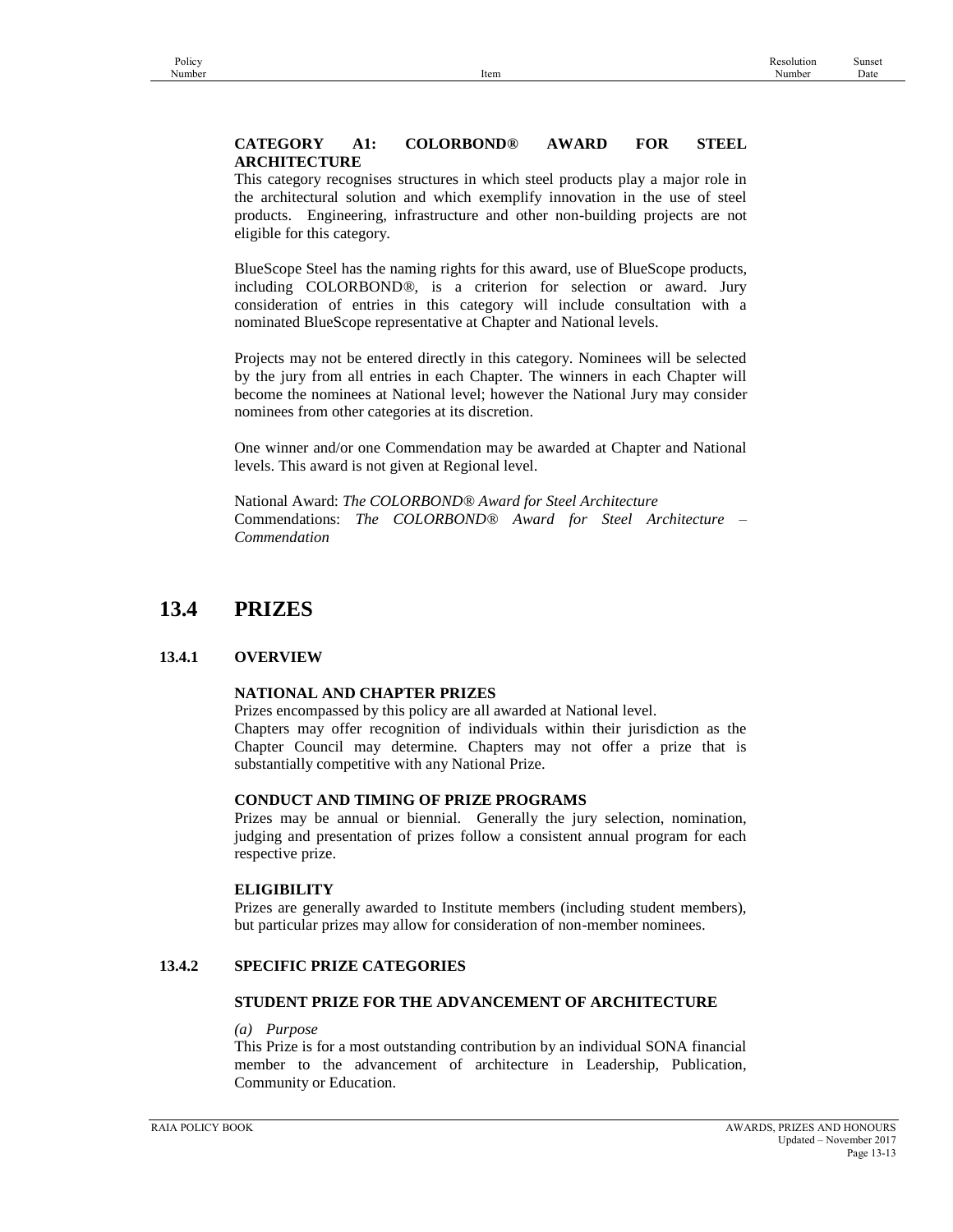#### Sunset Date

## *(b) Eligibility*

Financial student members of the Institute.

### *(c) Jury*

- The jury is appointed by the National President and comprises:
	- (i) National President (Chair)
	- (ii) Chair of the National Education Committee, or a nominee
	- (iii) An academic who is an Institute member
	- (iv) A representative of SONA.
- *(d) Presentation*

The Prize will be announced the following year.

*(e) Prize*

The Prize will consist of a cash prize of \$2,000 and a Certificate. The Institute will actively promote the winner through its online and print publications.

#### **NEVILLE QUARRY ARCHITECTURAL EDUCATION PRIZE**

#### *(a) Purpose*

The Neville Quarry Architectural Education Prize recognises an outstanding contribution in architectural education in one or more areas of: Teaching, Research, Leadership and Community Service. The Prize is awarded annually and the jury has discretion not to make an award.

*(b) Eligibility*

Individuals and/or groups of individuals who have contributed to architectural education in Australia.

*(c) Jury*

Appointed by the National President and comprises:

- (i) National President (Chair)
- (ii) Chair of the National Education Committee, or a nominee
- (iii) AASA President or nominee
- (iv) SONA President or nominee
- (v) A prominent practitioner or academic.
- *(d) Presentation*

The Prize will be announced the following year.

*(e) Prize*

The Prize will consist of a cash prize of \$2000, a Certificate and a Medallion.

#### **COLORBOND® STEEL STUDENT BIENNALE PRIZE**

*(a) Purpose*

The COLORBOND® steel Student Biennale Prize provides the profession's recognition of quality in design by students of architecture. The Prize is awarded each second year, in even years i.e. 2010, 2012, 2014.

- *(b) Eligibility*
	- (i) Students who completed an Institute recognised Australian architecture course in the year ending 12 months before the year of the Prize;
	- (ii) Undergraduate or Masters students enrolled in an Institute recognised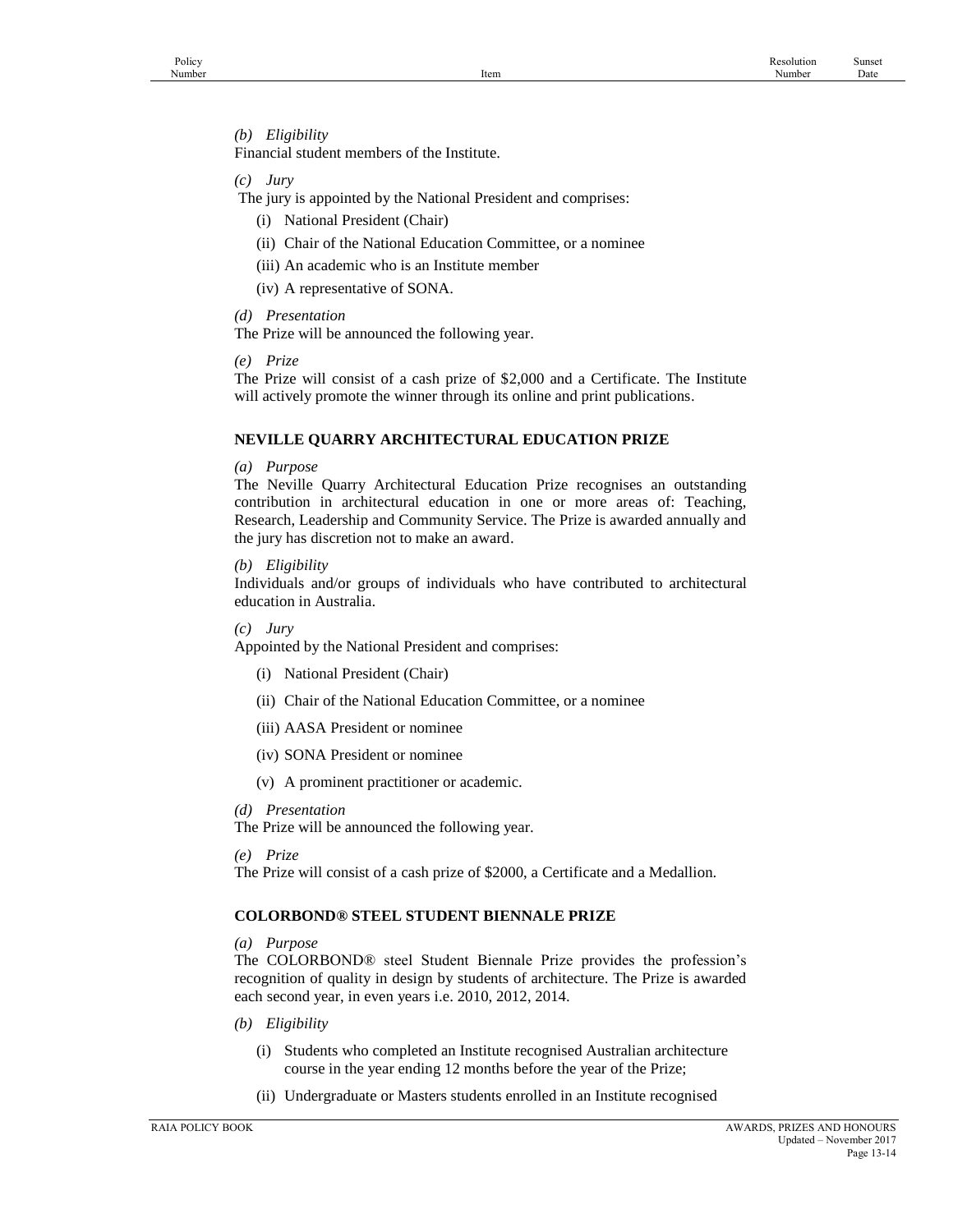Australian architecture course during the year prior to the year of the Prize, and

(iii) Entries previously submitted for the Glenn Murcutt Student Prize are ineligible.

*(c) Jury*

The jury shall be determined by the National Education Committee (NEC) and will consist of two practitioners, an academic representative and a representative of SONA.

*(d) Presentation* 

This winner will be announced the following year.

*(e) Prize*

A cash prize of \$8,000 and a Prize Certificate for the winner(s). For all winner(s) and finalists, inclusion in the Student Biennale Design Gallery website: studentbiennale.com.au.

Commended entrants may be awarded a Certificate of Commendation.

## **BLUESCOPE STEEL GLENN MURCUTT STUDENT PRIZE**

#### *(a) Purpose*

The BlueScope Steel Glenn Murcutt Student Prize recognises outstanding architectural student work, which demonstrates excellence in response to place, technology and Australian culture.

The Prize is awarded biennially in odd years (eg. 2011, 2013, 2015).

- *(b) Eligibility*
	- (i) Students who completed an Institute-recognised Australian architecture course in the year ending 12 months before the year of the Prize, and
	- (ii) Undergraduate or Masters students enrolled in an Institute-recognised Australian architecture course during the year prior to the year of the Prize.
	- (iii) COLORBOND steel Student Biennale winning projects are ineligible for entry in the BlueScope Steel Glenn Murcutt Prize.

*(c) Jury*

Each Institute recognised architecture school will call for entries from their students for the Glenn Murcutt Student Prize. Each school, dependent on enrolled student numbers, will select one or two nominees to be considered by the National Jury. Finalist numbers from each university will be determined as follows:

- (i) Schools with less than 500 students enrolled may select one nominee from their total entries.
- (ii) Schools with 500 or more students enrolled may select up to two nominees from their total entries.

Entries must be judged on the entry criteria outlined in the prize conditions. Selection procedures and jury members are chosen at the discretion of each architecture school.

Each school will forward their nominee's submissions via an online entry system to the Institute to enable judging by the National Jury. The National Jury will consist of:

(i) Glenn Murcutt or his nominee, as Chair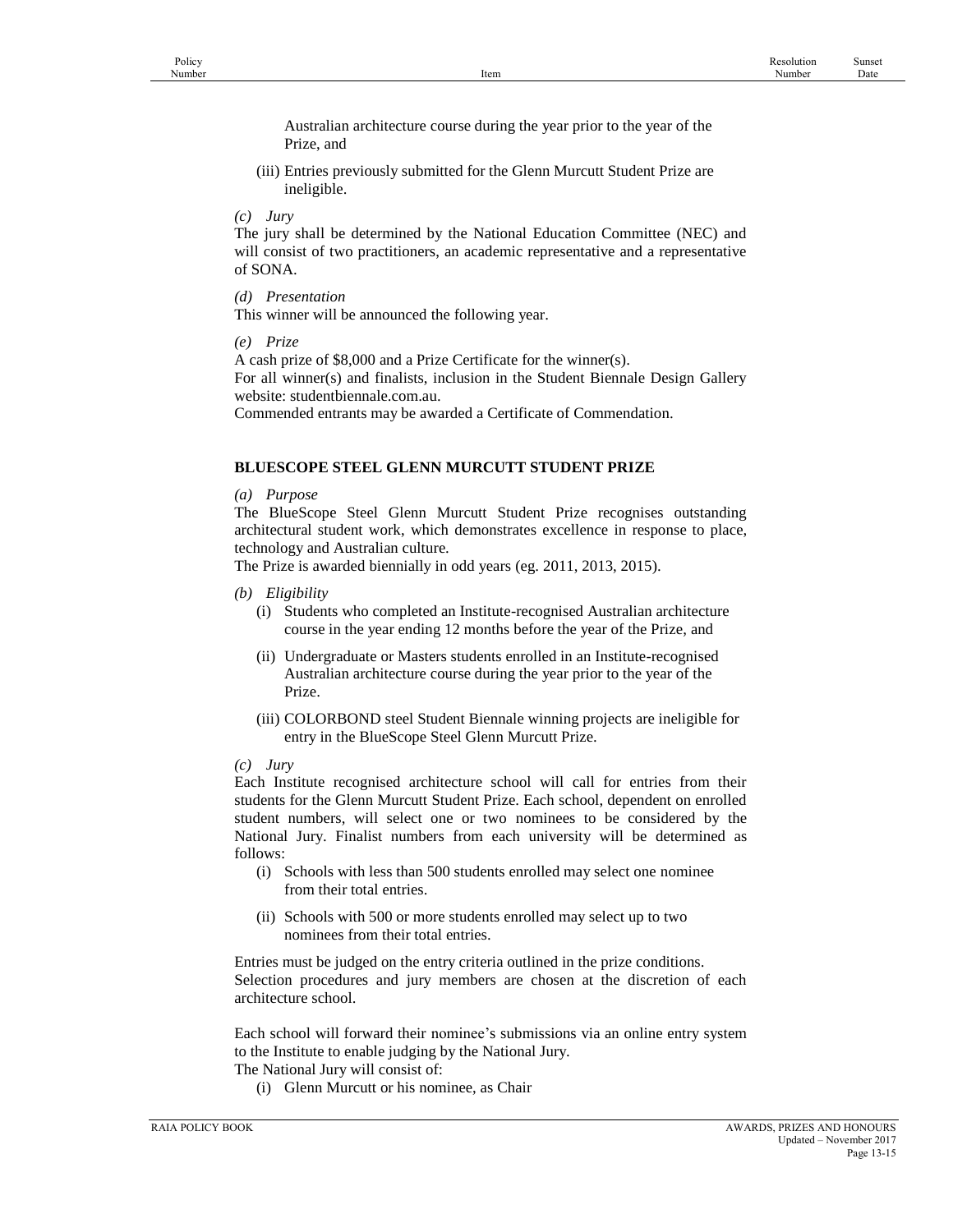- (ii) The National President or nominee
- (iii) The SONA National President or nominee.
- *(d) Presentation*
- The Prize will be announced the following year.
- *(e) Prize*

The Prize is a cash prize of \$8,000 to the winner(s). Selected finalists will, at the Institute's discretion, receive flights, tickets and accommodation to attend the National Conference.

#### **NATIONAL PRESIDENT'S PRIZE**

*(a) Purpose*

The National President's Prize recognises an individual's contribution to the advancement of architecture in any significant way, other than through architectural design, practice or education. Such contribution may be made over a lifetime or may relate to a single activity or event, and could involve: support of the architectural profession; effective advocacy; architectural debate and discourse; community engagement, or any other contribution deemed notable.

This Prize will be awarded annually, and the President has discretion not to give an award.

*(b) Eligibility*

The National President's Prize is open to any individual. The winner is not required to be an Architect or member of the Institute, and they may reside in Australia or overseas.

*(c) Jury*

The National President, or nominee, will be the sole adjudicator of the Prize.

*(d) Presentation*

The Prize will be announced the following year.

*(e) Prize*

The Prize will consist of a Certificate.

#### **LEADERSHIP IN SUSTAINABILITY PRIZE**

*(a) Purpose*

To recognise exceptional leadership and an outstanding contribution to the advancement of sustainability and the built environment.

*(b) Eligibility*

Individuals and/or groups demonstrating exceptional leadership and an outstanding contribution to the advancement of sustainability of the built environment may be nominated or may apply (self-nominate) for this prize. Nominations are sought for excellence in the achievement of the following:

- (i) creation and advancement of knowledge through research and education
- (ii) development and deployment of effective advocacy and policy
- (iii) development and implementation of effective practice engagement of industry and or the community with this knowledge, advocacy or practice
- *(c) Jury*

The Jury assessing applications will be appointed by the President on behalf of National Council and comprise of the following;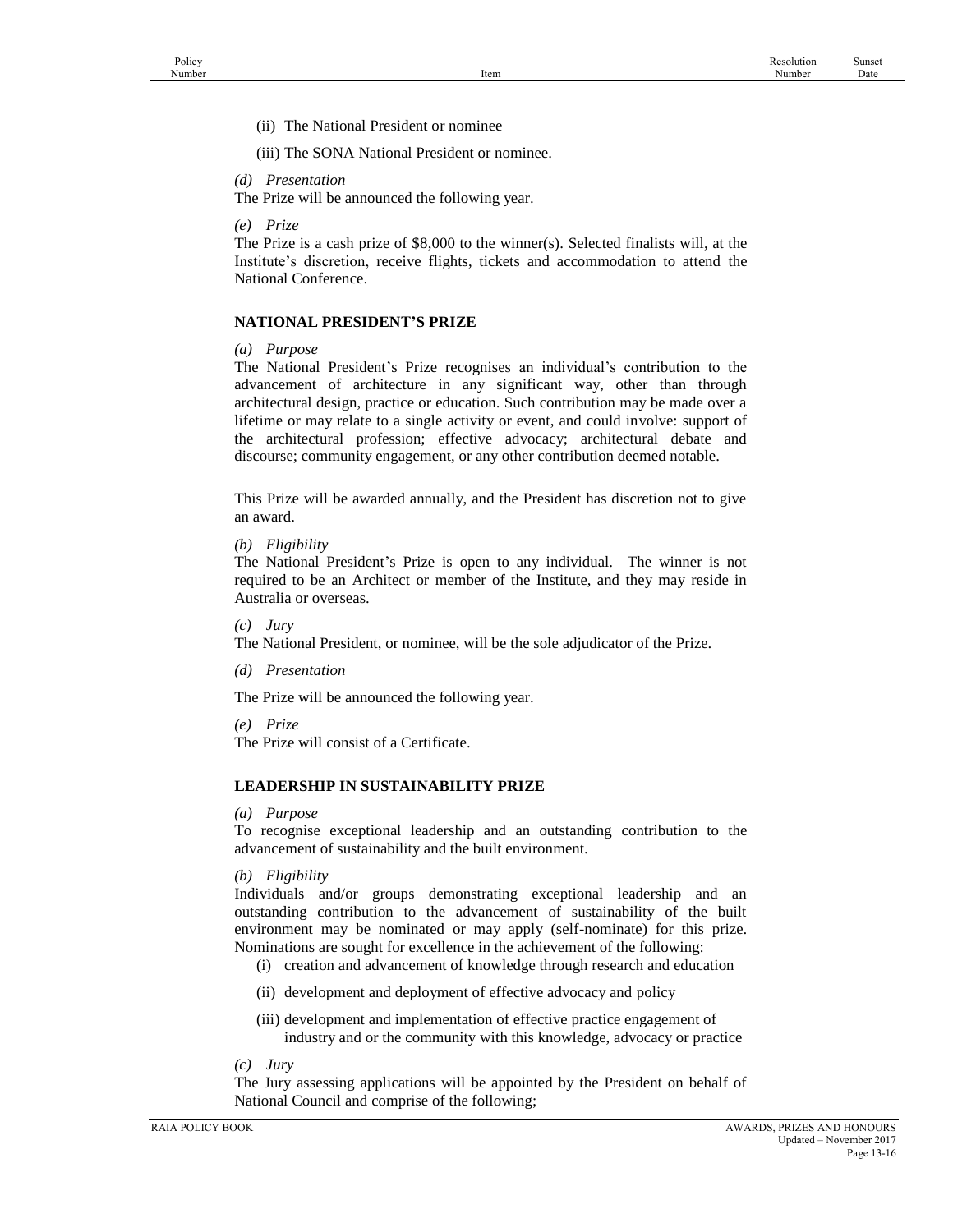- (i) Institute National President or nominee (Chair)
- (ii) A National Committee Chair or nominee
- (iii) Prominent practicing architect or academic
- (iv) Allied industry or government representative
- *(d) Presentation*

The Prize will be announced the following year.

*(e) Prize*

The Prize will consist of a Certificate. If there are multiple recipients, each member of the group will each receive a Certificate.

#### **EMERGING ARCHITECT PRIZE**

#### *(a) Purpose*

The Emerging Architect Prize recognises an individual emerging architect or emerging architectural collaboration's contribution to architectural practice, education, design excellence and community involvement, which advances the profession's role within the public arena.

#### *(b) Eligibility*

Entrants, as an individual or as part of collaboration, must each fulfill the following prize criteria:

- (i) Must be within 15 years of graduation and have first been registered as an Architect anywhere, not more than 10 years ago.
- (ii) Must enter in the Chapter in which they are currently residing.
- (iii) Must be self-nominated or nominated by a member of the Institute (if a non-member is nominated, they will be given the opportunity to become a member before submission of stage 2).
- (iv) Once nominated, must complete the required entry form.
- (v) A minimum of three (3) eligible entries must be received by the closing date or the Jury may decide not to award a winner.
- (vi) The Chapter Jury may choose not to award a state winner if they feel the entries received are not of a high enough standard or do not fulfill the judging criteria.
- (vii)Previous recipients of the Chapter or National Prize are not eligible to enter.
- (viii) Submission must be received by the closing date determined by each Chapter.

*(c) Jury*

All entries received by the due date will be judged by a Chapter Jury. Jury members will comprise:

- (i) The Chapter President or nominee
- (ii) Previous Chapter Emerging Architect Prize winner
- (iii) Chair of the local EmAGN group or a nominated representative

The Chapter Jury will select one (1) state winner, noting that juries are not obligated to select a state winner if the pool of candidates does not warrant a decision. . Each Chapter winner then progress to the National Jury for judging.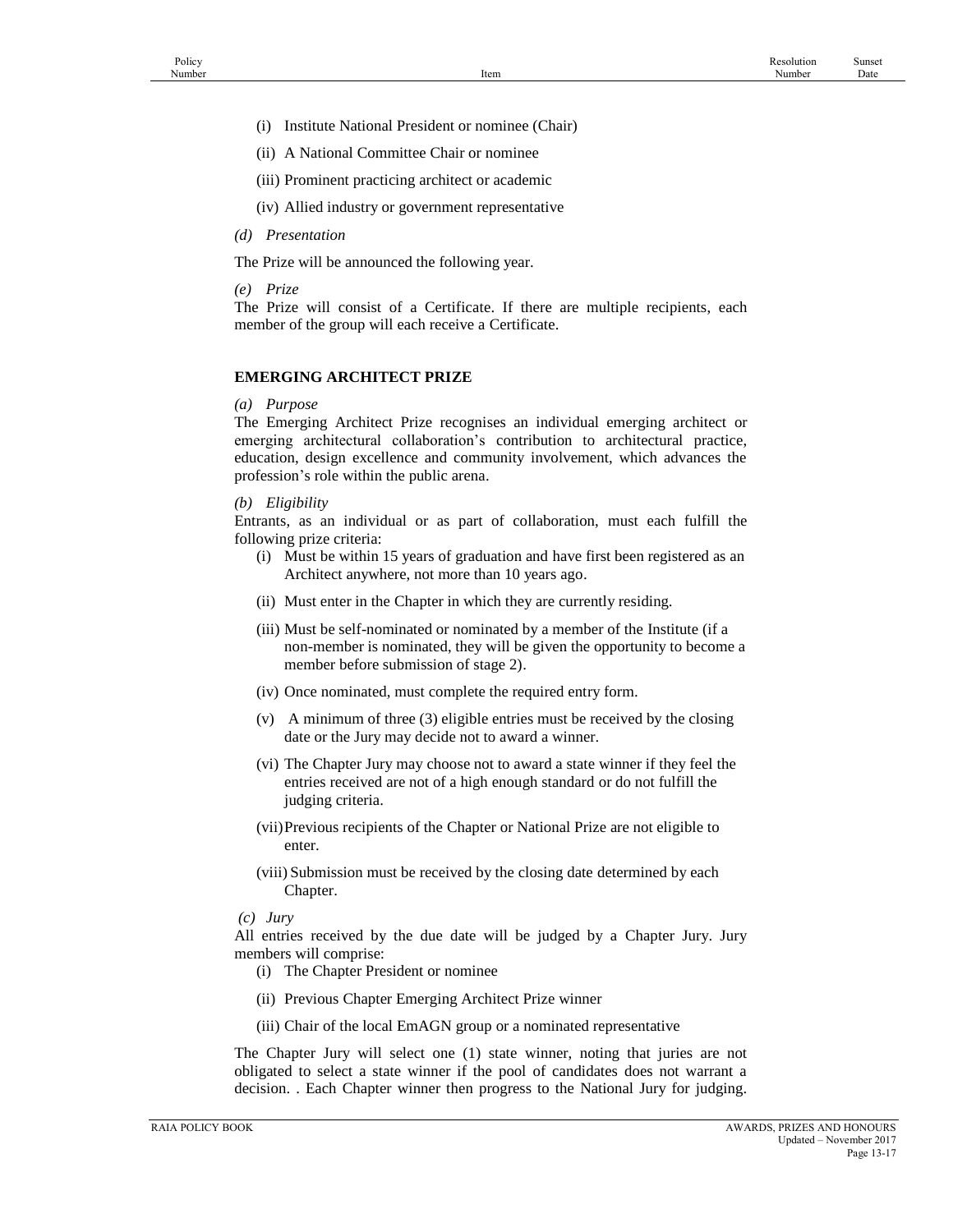The National Jury will comprise:

- (i) Institute National President or nominated representative
- (ii) EmAGN Chair or nominated representative
- (iii) Previous National Emerging Architect Prize winner or nominated representative.
- *d) Presentation*

The National winner will be announced the following year.

*(e) Prize*

The winner of the Chapter Emerging Architect Prize will be awarded a \$1,000 cash prize and a Certificate.

The winner of the National Emerging Architect Prize will be awarded and additional \$2,000 cash prize and a Certificate. If won by collaboration, it will be the responsibility of the group to divide the cash prize as they see fit.

#### **DULUX STUDY TOUR**

*(a) Purpose*

The Dulux Study Tour recognises and rewards five (5) emerging architects' contribution to architectural practice, education, design excellence and community involvement, by way of a ten (10) day study tour to three agreed locations.

*(b) Eligibility*

Entry into the Dulux Study Tour is open to all Architects and graduates of architecture of up to 10 years from graduation of the two-tier or five year Bachelor of Architecture degree. However, it is only open to Australian citizens/residents and New Zealand citizens residing in Australia. It is mandatory that entrants are Australian Institute of Architects members.

Entrants may be nominated by an employer or self-nominate if they are selfemployed. The nominating employer must be an Institute member. Self-nominees must be Institute members, and will be required to supply additional supporting documentation.

#### *(c) Jury*

The jury will consist of up to six (6) members including;

- (i) Institute CEO
- (ii) Institute National President
- (iii) EmAGN President
- (iv) A previous Dulux Study Tour winner
- (v) Dulux representative
- (vi) and one other sponsor representative.

The judges' decision is final and the Institute will not provide individual feedback on entries.

*(d) Presentation* 

The Prize will be announced the following year.

*(e) Prize*

Five (5) winners will travel as a group to a number of international destinations. The prize covers domestic transfers; return economy international flights, internal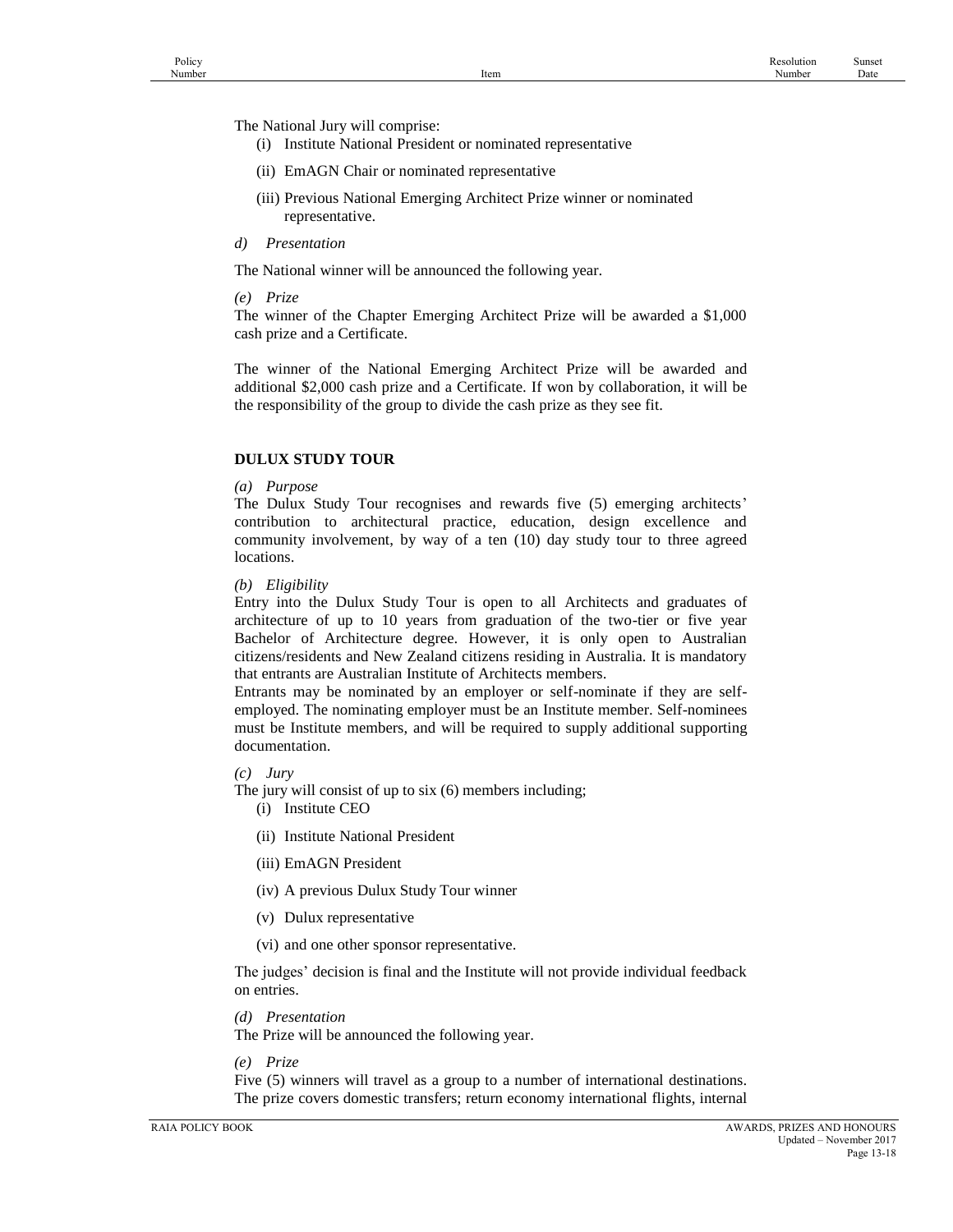economy flights within Europe, accommodation, transport and an allocation of funds for meals for the duration of the Study Tour program.

### **THE WILLIAM J. MITCHELL INTERNATIONAL CHAPTER PRIZE**

## *(a) Purpose*

The William J. Mitchell International Chapter Prize is awarded in recognition of a significant contribution to architecture internationally. It is primarily intended to enhance the profile of Australian architecture internationally and the profile and career of the winner. From 2016, it is awarded biennially in every even year (2016, 2018, 2020, etc.).

The prize is named to commemorate architect Bill Mitchell, who made a significant contribution to the profession both in Australia and internationally.

## *(b) Eligibility*

Nominees may be:

- (i) of any nationality
- (ii) based in Australia or overseas
- (iii) an architect or allied professional
- (iv) an Institute member or not
- (v) an individual (preferred) or a group, but not a project

Nominees must demonstrate their contribution in respect of the following criteria:

- (i) a significant contribution to architecture internationally (either over their lifetime or through a specific significant achievement), and
- (ii) a significant connection with Australia (eg. membership of the Institute, Australian born or citizen, worked or educated in Australia)

Nominations may be received from the entrant or any Institute member. Individuals and/or groups meeting the above criteria may be nominated for the Prize. All nominations are to be accompanied by a suitable submission detailing the nominee's contribution with respect to the above criteria

Only one prize may be awarded biennially.

*(c) Jury*

Judging of all nominations will be conducted by the International Chapter Council on the basis of the above criteria.

The Jury are required to deliver a 200-word citation to the National Awards and Prizes Manager by the requested date.

*(d) Presentation* 

The Prize will be announced by the International Chapter President at a suitable occasion.

*(e) Prize* The Prize will consist of a Certificate.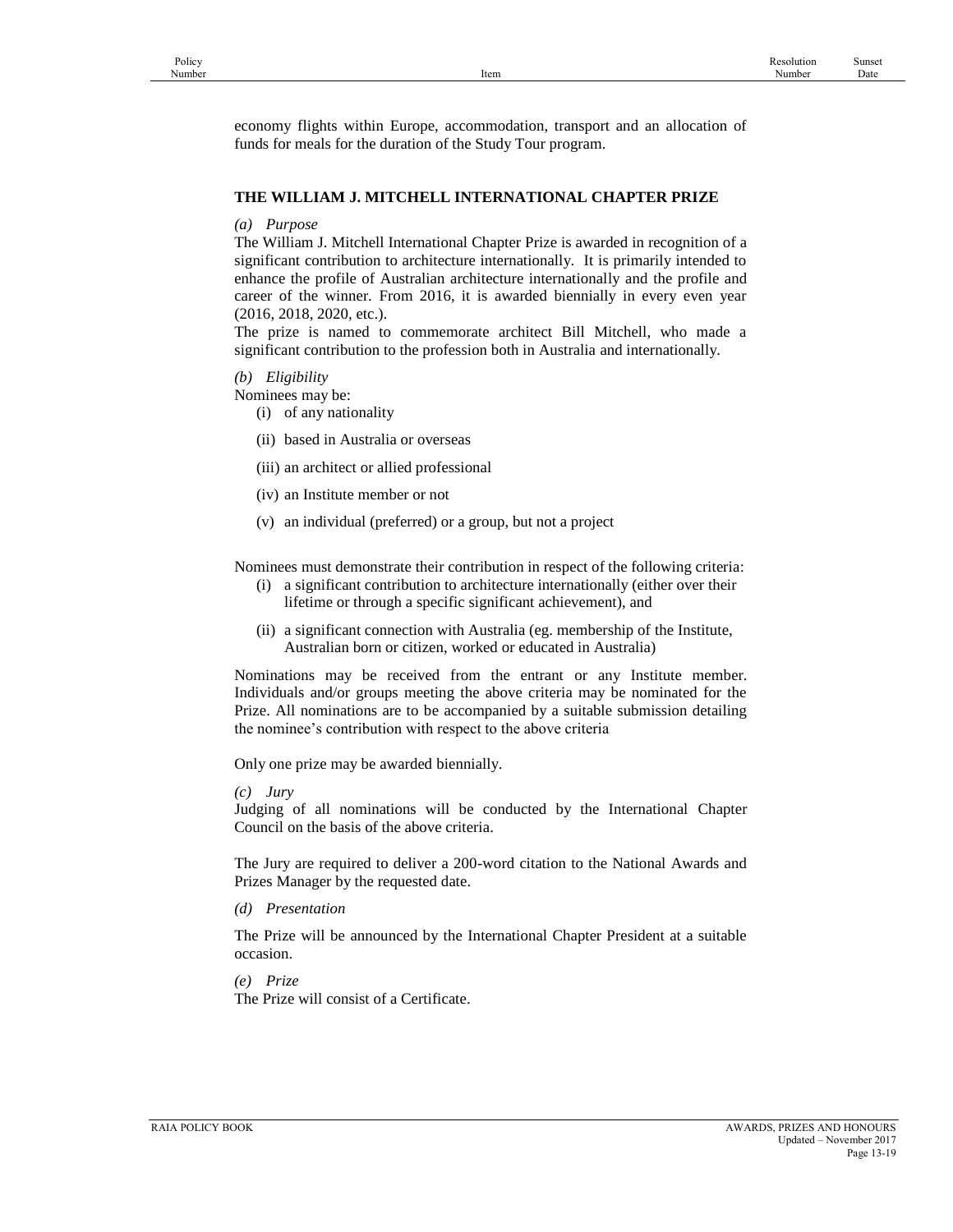## **PAULA WHITMAN LEADERSHIP IN GENDER EQUITY PRIZE**

#### *(a) Purpose*

To recognise exceptional leadership and an outstanding contribution to the advancement of gender equity in architectural practice, education and governance.

#### *(b) Eligibility*

Individuals and/or groups demonstrating exceptional leadership and an outstanding contribution to the advancement of gender equity may be nominated or may apply (self-nominate) for the prize. Nominations are sought for excellence in achievement in one or more of the following areas:

- (i) creation and advancement of knowledge through research and education
- (ii) development and deployment of effective advocacy and policy
- (iii) development and implementation of effective practice, engagement of industry and/or community

#### *(c) Jury*

Every effort should be made to ensure gender balance on the selected jury. The jury will consist of the following:

- (i) National Immediate Past President or representative
- (ii) National Gender Equity Committee Chair or representative
- (iii) National EmAGN President or representative
- (iv) National SONA President or representative
- (v) Representative from Parlour.

### *(d) Presentation*

The Prize will be announced the following year.

#### *(e) Prize*

The Prize will consist of a Certificate. If the winner is a group, each member of the group will receive a Certificate.

#### *(f) Prize review*

It is hoped that over time and through initiatives such as this, that gender equity in architecture will become the norm. With that in mind, the Paula Whitman Leadership in Gender Equity Prize will be reviewed after 5 years and then at 3 yearly intervals to ensure its ongoing relevance.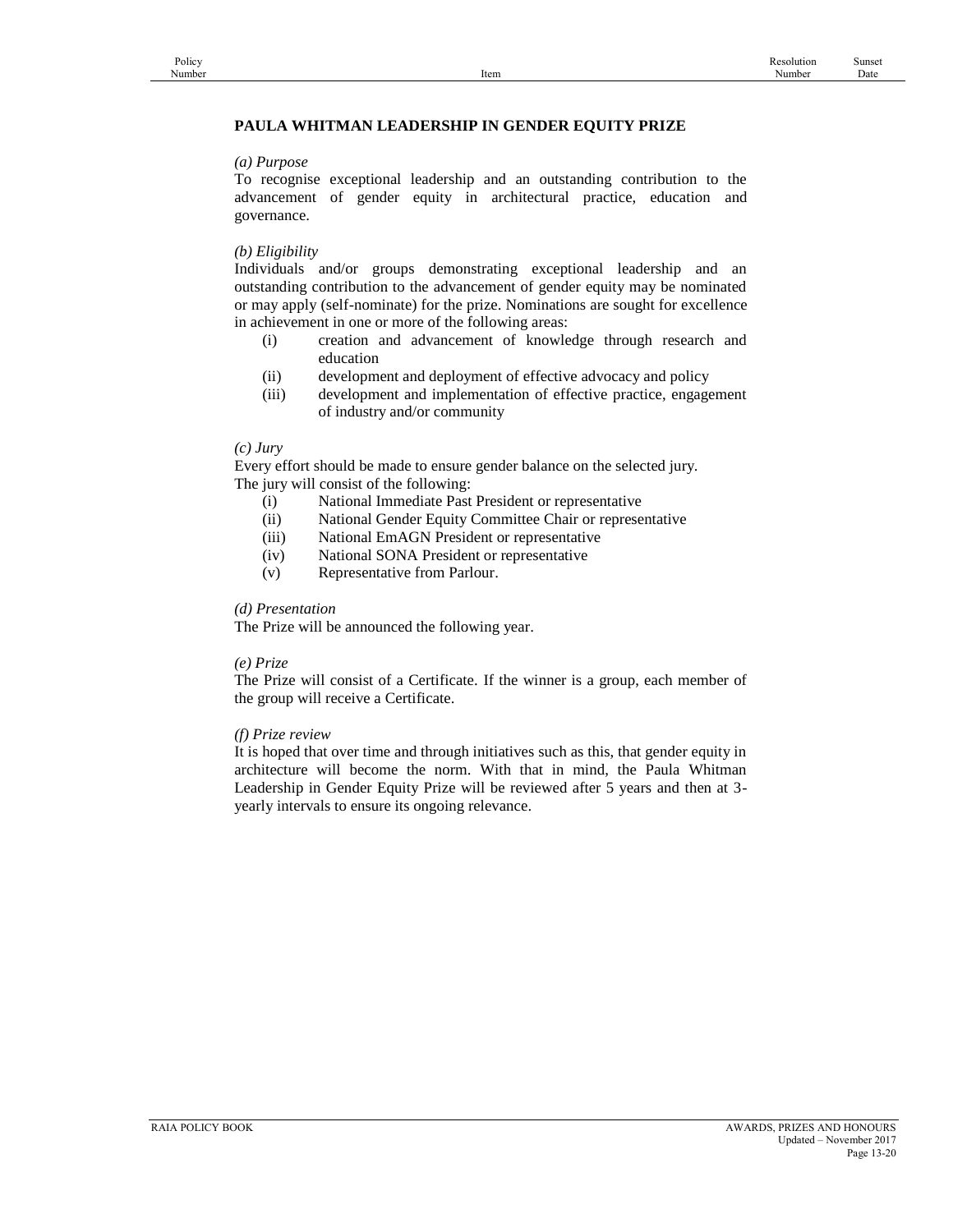# **13.5 HONOURS**

## **13.5.1 INSTITUTE HONOURS**

### **GOLD MEDAL**

The Gold Medal is the highest honour the Institute may bestow.

#### *(a) Basis of the Honour*

The Award shall be made in recognition of most distinguished services by an individual architect who has designed or executed structures of high merit or produced work of great distinction to promote or facilitate the knowledge of architecture, or by work which has endowed the profession of architecture in such an exceptional or distinguished way as to merit the award.

In exceptional circumstances, the Gold Medal may be awarded to a group of individual architects who have demonstrated that they have collectively met the above criteria.

*(b) Conditions*

Not more than one Gold Medal shall be awarded in any year, and the honour need not necessarily be given each year.

The Gold Medal may be awarded to an Australian or foreign architect.

*(c) Nominations*

Annually the CEO will call for nominations for the Gold Medal.

Nominations are directed to the CEO and must provide the name, biography, general history of the career and distinguished work of the nominee with evidence of their work. It is at the discretion of the nominator to keep the nomination confidential.

The CEO shall keep a record of Gold Medal nominations including the original date received. Nominations will be considered by the Gold Medal Committee and, if considered worthy, will be added to the Gold Medal Register. Once on the register, nominations will be considered each year for five consecutive years, after which the nomination will lapse. Previous nominees may be re-nominated. The Gold Medal Register will be kept confidential. Those nominated are not guaranteed a place on the Register.

Nominations must be received by the CEO by the date nominated in the notice calling for nominations.

Nominations can only be made by:

- (i) National Council signed by the President
- (ii) Chapter Council signed by the Chapter President
- (iii) National Committee signed by the Committee Chair

#### *(d) Gold Medal Committee*

National Council shall appoint a Committee of five each year which will be chaired by the National President, and may include Past Presidents, Gold Medallists and other distinguished members of the profession. At least one member of the previous jury should be included for continuity.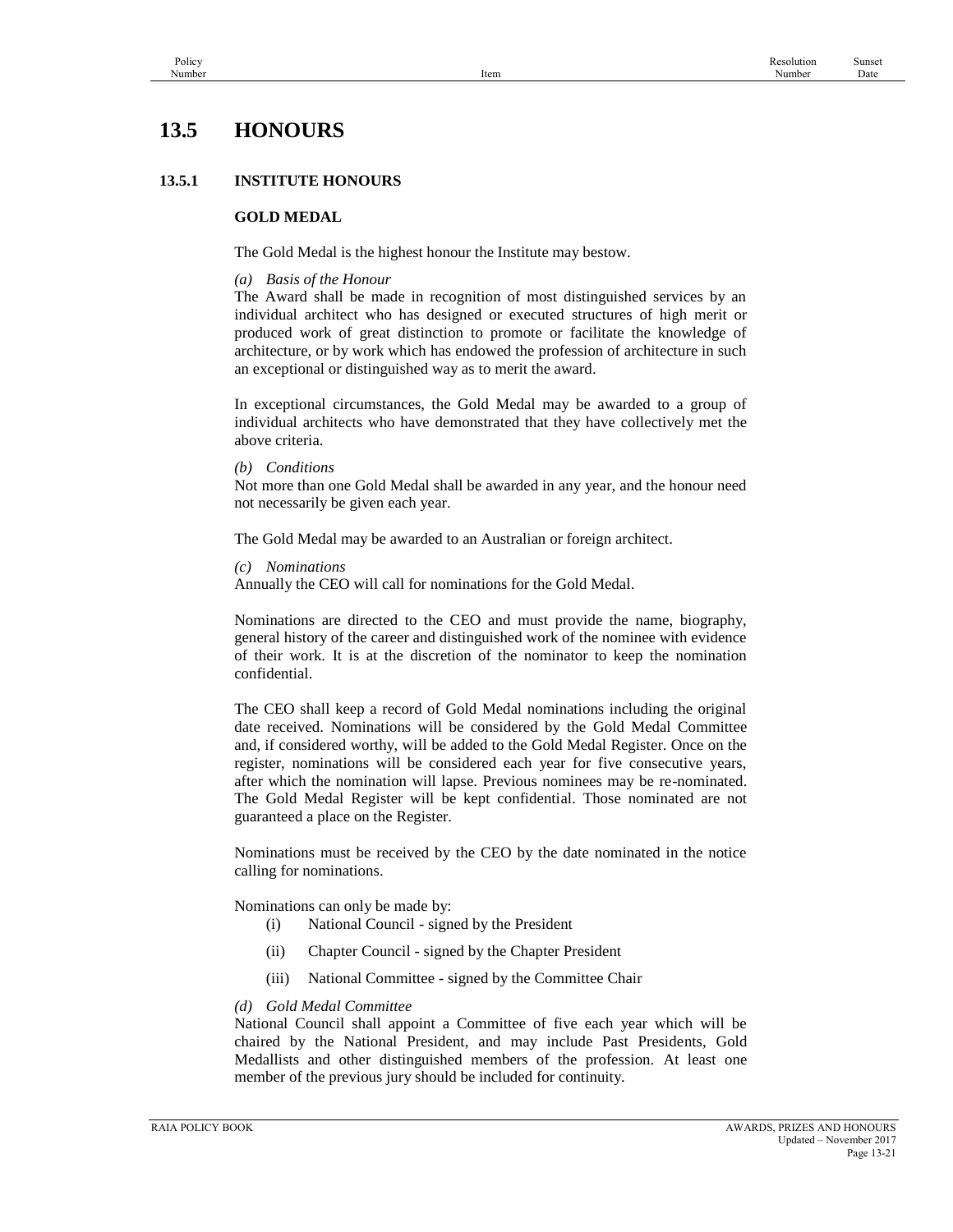The Gold Medal Committee will only consider nominations prepared in accordance with the format set out in Appendix B. In the event that they consider no suitable candidate has been nominated, the Committee has the discretion to nominate a candidate.

The Gold Medal Committee will first consider nominations to be added to the Gold Medal Register, then select a winner from the full Register.

The President shall confirm 'in confidence' that the nominee is willing to receive the honour.

## **LIFE FELLOWSHIP**

Life Fellowship is the highest honour class of membership available to members. Details of nomination and assessment are set out in Policy 10.2.2 LIFE FELLOWSHIP.

## **RECOGNITION OF SONA PRESIDENT**

A presentation shall be made to the SONA President at the conclusion of their final Council meeting. The memento presented shall be a framed letter of appreciation from the National President.

## **13.5.2 CIVIL HONOURS**

## **NOMINATION PROCESS**

The President, President Elect and the CEO constitute a Standing Committee to make nominations for Australian Honours.

All recipients of Life Fellowships and all Gold Medallists will be automatically considered by the Standing Committee for nomination for Australian Honours.

# **13.6 PROTOCOLS**

## **13.6.1 AWARD PLAQUES AND CERTIFICATES**

All Institute Awards, Prizes and Honours shall include presentation of an appropriate certificate.

National Council will determine which Awards, Prizes and Honours are to include presentation of a plaque.

The design of certificates and plaques will be approved by the General Manager, Member Engagement.

## **13.6.2 MEDALS**

The decision about whether or not to wear medals or medallions on particular occasions is at the discretion of the wearer.

| <b>GOLD MEDAL</b> |  |
|-------------------|--|
| $\mathbf{D}$      |  |

| Design:            | As agreed by National Council (Silver Gilt)                        |
|--------------------|--------------------------------------------------------------------|
| When presented:    | As part of the event at which the AS Hook Address is<br>delivered. |
| Method of Display: | In case or worn suspended from royal blue ribbon around<br>neck.   |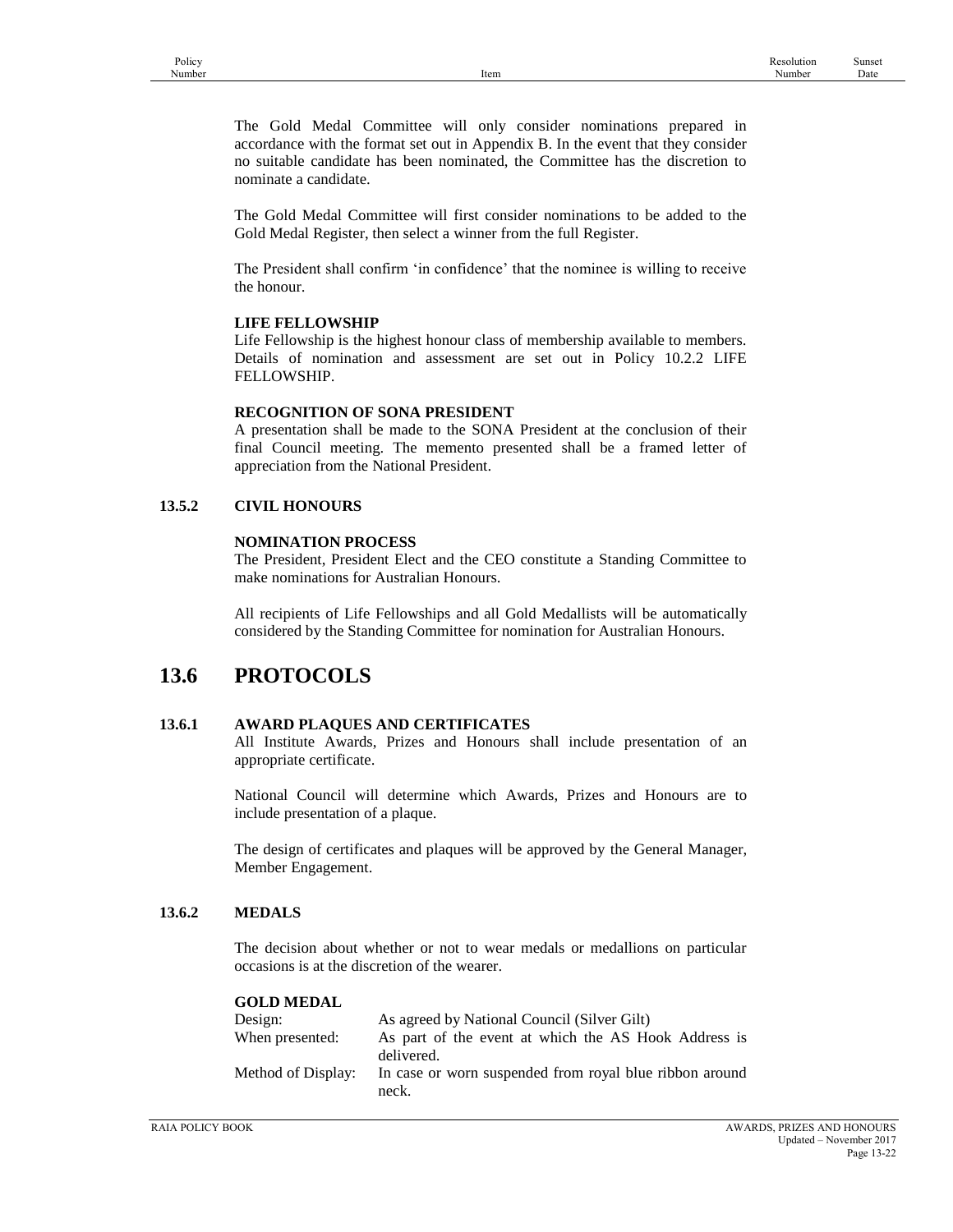## **13.6.3 CHAINS OF OFFICE**

The decision about whether or not to wear chains of office on particular occasions is at the discretion of the wearer.

#### **NATIONAL PRESIDENT'S CHAIN OF OFFICE**

| Design:            | As agreed by National Council (Silver)                   |
|--------------------|----------------------------------------------------------|
| When presented:    | At the Institute's Annual General Meeting at which the   |
|                    | President takes office.                                  |
| Method of Display: | Around neck                                              |
| When worn:         | Institute occasions and when officiating at functions as |
|                    | National President.                                      |

## **CHAPTER PRESIDENTS' CHAIN OF OFFICE**

| Design:            | As agreed by National Council (Silver)                                         |
|--------------------|--------------------------------------------------------------------------------|
| When presented:    | At the Chapter Meeting at which the Chapter President<br>takes office.         |
| Method of Display: | Around neck                                                                    |
| When worn:         | Institute occasions and when officiating at functions as<br>Chapter President. |

## **13.6.4 MEDALLIONS/LAPEL BADGES**

#### **NATIONAL PAST PRESIDENT'S MEDALLION**

| Design:            | As agreed by National Council (Antique Silver)         |
|--------------------|--------------------------------------------------------|
| When presented:    | At the Institute's Annual General Meeting at which the |
|                    | Presidential term expires.                             |
| Method of Display: | Medallion – suspended from ribbon hung around neck.    |
| When worn:         | Institute occasions and at appropriate functions.      |

## **NATIONAL PAST PRESIDENT'S LAPEL BADGE**

| Design:            | As approved by National Council (Gold)                 |
|--------------------|--------------------------------------------------------|
| When presented:    | At the Institute's Annual General Meeting at which the |
|                    | Presidential term expires.                             |
| Method of Display: | Lapel Badge                                            |
| When worn:         | Institute occasions and at appropriate functions.      |

#### **CHAPTER PAST PRESIDENT'S LAPEL BADGE**

| As approved by National Council (Antique Silver)         |
|----------------------------------------------------------|
| At the Chapter Council meeting at which the Presidential |
| term expires.                                            |
| Lapel Badge                                              |
| Institute occasions and at appropriate functions.        |
|                                                          |

#### **HONORARY MEMBER'S LAPEL BADGE**

| Design:            | As approved by National Council (Antique Silver)  |
|--------------------|---------------------------------------------------|
| When presented:    | At a suitable Institute event at which Honorary   |
|                    | Membership is conferred.                          |
| Method of Display: | Lapel Badge                                       |
| When worn:         | Institute occasions and at appropriate functions. |

# **13.7 PRESENTATION EVENTS**